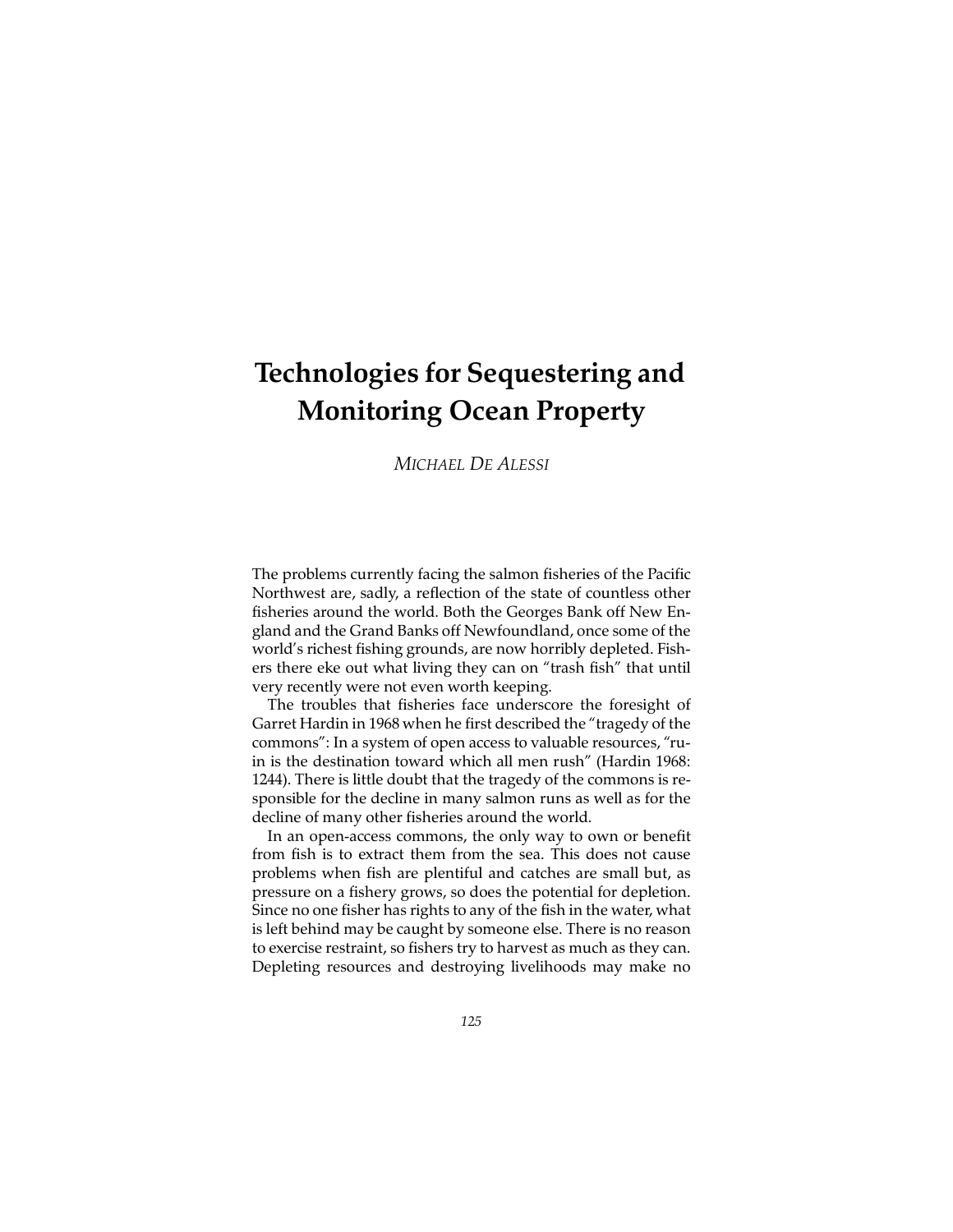sense in the aggregate, but when fishers cannot monitor each other, it is rational for them to catch fish at an unsustainable rate, and ruin is inevitable.

Fisheries depletion is often hastened by technologies that allow fishermen to increase their catches. On land, technological innovations usually result in increased productivity but, for the oceans, the opposite is true as these technologies are adapted for exploitation, not conservation. If marine resources could be privately owned, however, advanced technologies would only facilitate private stewardship.

In this chapter, I shall address property rights and private stewardship in four sections. First, I shall examine the nature of property rights and how they are allocated by the institutional arrangements of government control, common property, and private property. In the second section, I shall examine how ownership is related to resource conservation and technological innovation. The experiences of the frontier American West, where technological innovations helped to create and define private property, illustrate how private property rights in the oceans might develop. In the last two sections, I shall describe some of these specific technologies.

## **Property rights and property institutions**

## *Property rights*

Only under open access are no property rights assigned. Any attempt to exert control over resources is an attempt to define property rights. Institutional arrangements determine whether property rights are controlled by government, held in common by a group (common property), or parceled out among individuals (private property rights). Because rights to marine resources have rarely been allowed to develop among groups or individuals, government control has been standard.

## *Government control*

Regulations that maintain open access to marine resources rely on a belief that the oceans are the "common heritage of mankind," inexhaustible and owned by everyone.<sup>1</sup> Growing populations (of both people and fishers) and advanced technologies for

<sup>1</sup> This view was first popularized by Hugo Grotius in the 1600s in his treatise *Mare Liberum*. See Grotius 1633/1916.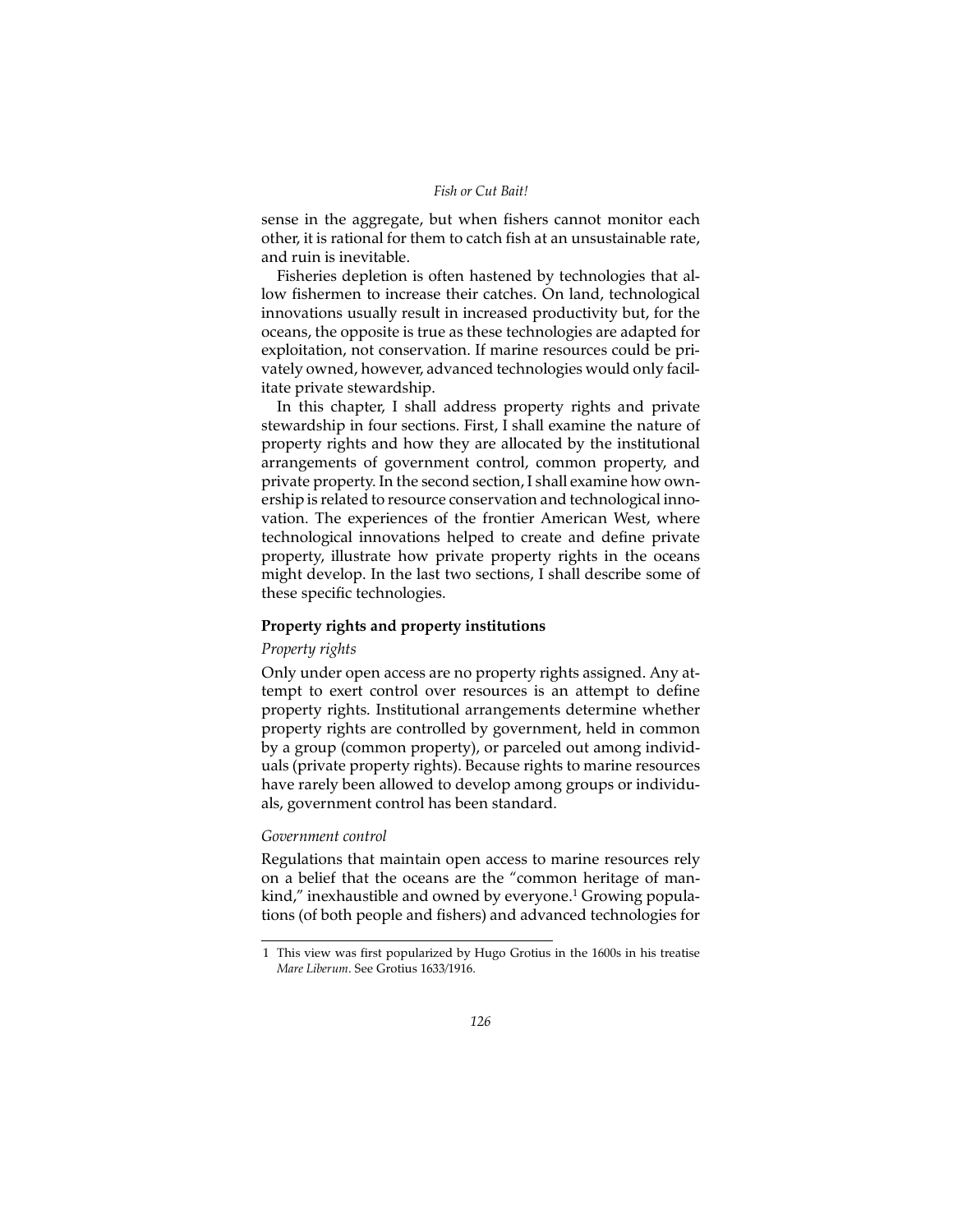#### *Sequestering and Monitoring Ocean Property*

catching fish have rendered this description untenable hundreds of years after it was first formulated, yet it still underlies much of the political aversion to excluding anyone from fishing.

Until recently government control of marine resources ignored the problems of open access and instead relied on limiting catches through restrictions on gear, effort, and seasons. This resulted in overcapitalization, inefficient harvesting techniques, dangerous races to harvest fish, and little or no progress in stemming the depletion of fisheries. When Frederick Bell studied the northern lobster fisheries in the United States, he estimated that "over 50 percent of the capital and labour employed in lobstering represent an uneconomic use of factors" (1972: 156). The Alaskan halibut fishery is another example of regulatory failure: at one point the annual halibut season was only two days long. Fishers and fishing technologies invariably stay one step ahead of the limitations imposed on them, and regulating technologies or fishing seasons does nothing to discourage fishers from harvesting as many fish as they can.

When fishery regulations target specific technologies, the result is often gross inefficiency. The Maryland oyster fishery is a classic example: it is the only commercial fishing fleet left in the country still using sailboats. The Washington state salmon fishery is another example. Earlier in this century, the reluctance of the state of Washington to limit entry into the salmon fishery caused productivity and salmon stocks to decline rapidly. The regulatory response to this decline was to outlaw efficient methods of fishing in favour of labour-intensive methods that allowed more people to fish for salmon, but did nothing to stem the depletion of the stock itself. Today, the productivity of commercial salmon fishing in Washington is only a fraction of what it was shortly after the turn of the century (Higgs 1982).

Fishery managers are finally realizing that traditional restrictions have failed, in part, because they maintained open access, and for that reason they are beginning to consider limited-access schemes like the Individual Transferable Quota (ITQ) system. Under an ITQ system, government officials set annual catch limits, but rights to a percentage of this catch can be traded, allowing the market to allocate them.

New Zealand has been a leader in implementing ITQ programs, and the paua (abalone) fishery there demonstrates both the advantages and the disadvantages of this approach. New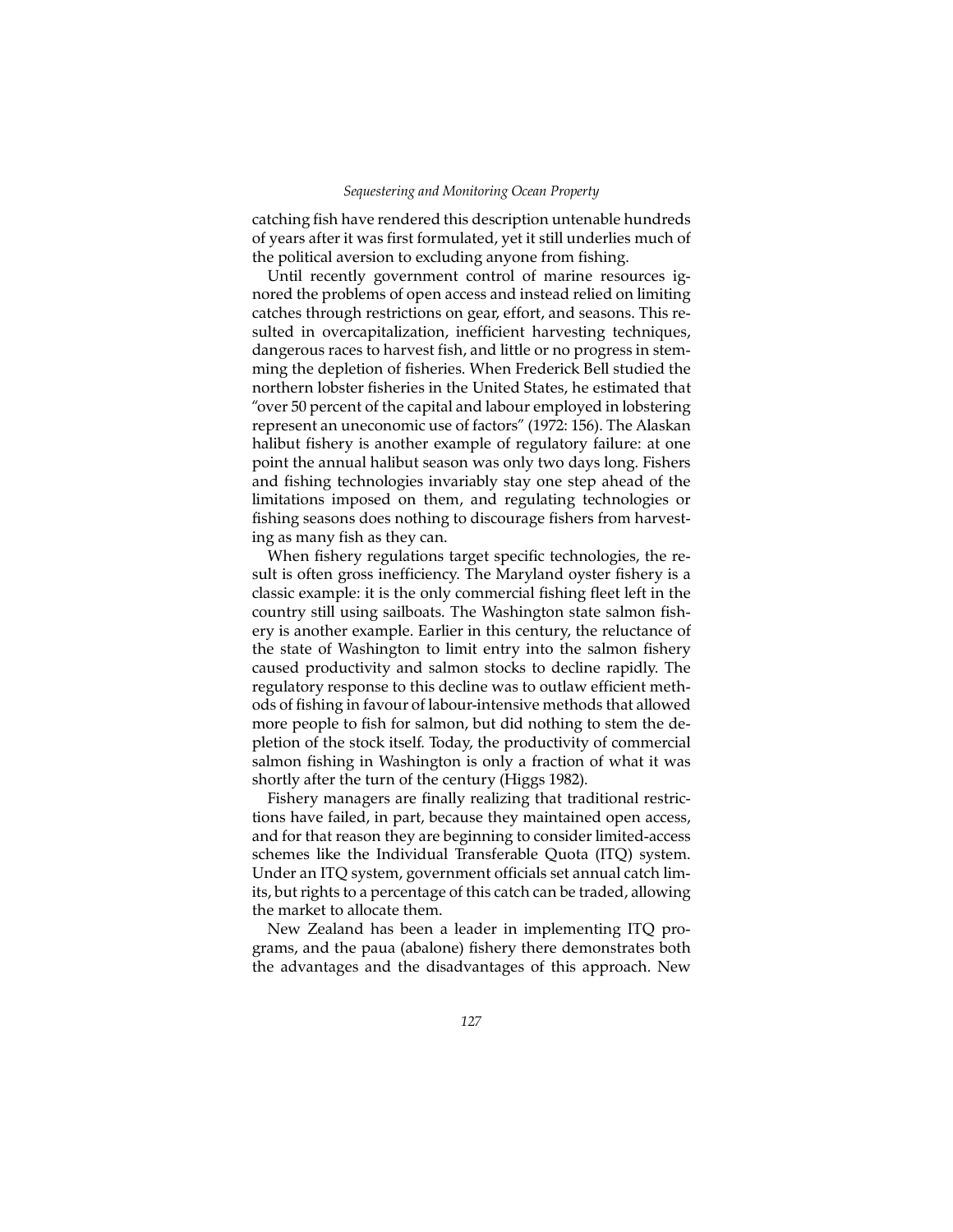Zealand paua were being depleted by overfishing, but after the ITQ system was introduced into the paua fishery, fishermen began to practice conservation, limit harvests, and invest in research (Hide and Ackroyd 1990). Instead of competing with each other for a greater share of the scarce paua catch, ITQ owners in the Chatham Islands formed the Chatham Islands' Shellfish Reseeding Association "to foster and promote the enhancement of the fishery stock in the Chatham Islands" (Hide and Ackroyd 1990: 43). The ITQ system was government controlled, however, and this left an opportunity to gain access to the fishery through the political process. Eventually this meant that "the spectre of too many fishermen chasing too few fish [was] removed by the ITQ system only to be replaced by special interest groups fishing politically on land for a share of the resource" (Hide and Ackroyd 1990: 1). Political battles introduced uncertainty into the fishery, devalued the paua licenses, and damaged the industry.

Creating ITQs addresses open access problems, but it fails to divorce politics from conservation. Under an ITQ system, government managers and the vagaries of politics affect the value of fishing rights by adjusting the allowable fishing quotas, which leaves fishermen without secure, private rights to resources. ITQs specify a rigid definition of rights that may not be the most desirable. In many cases rights to an area are preferable to rights to specific species.

Fishermen have tried to assert rights to marine resources in the past, but were rebuffed by regulators who refused to allow the institutions of common and private property to develop. In the 1930s, shrimpers in Texas formed a union, excluded outsiders, and successfully maintained the health of the fishery. But newcomers who wanted to enter the fishery used the Sherman Anti-Trust Act to break the union and, consequently, stop the conservation efforts of the shrimpers (Johnson and Libecap 1982). Private rights encourage sensible harvests and conservation, but regulations have sabotaged efforts to use these rights to manage fisheries more rationally (Edwards, Bejda and Richards 1993).

The control afforded by property rights over resources is not anti-competitive; it is anti-destructive. Texas shrimpers compete with shrimpers from around the world, and unless they can realize the benefits of conservation, they are encouraged to deplete the shrimp populations.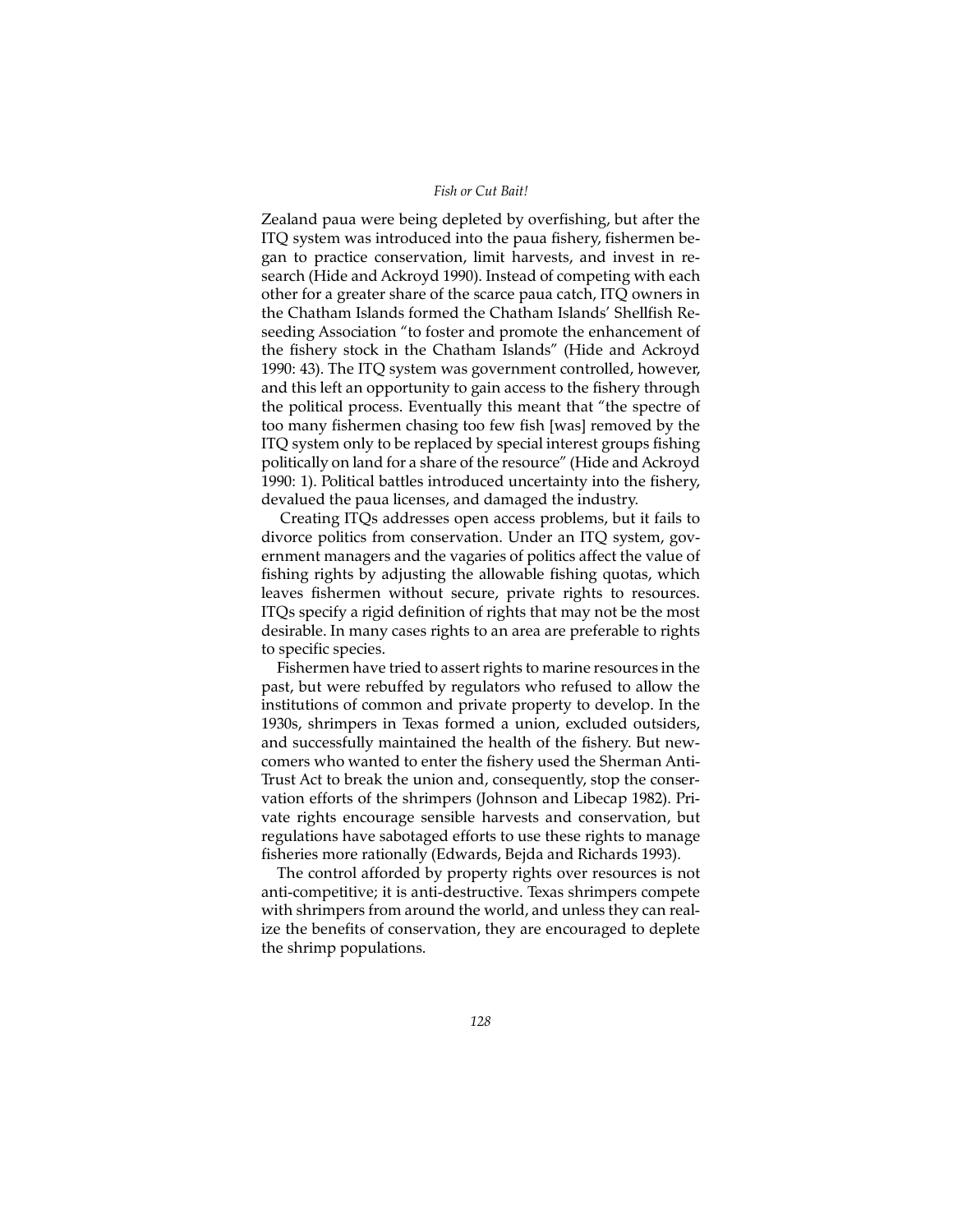Government control over fisheries has been the most common response to the failure of open access and, arguably, the least successful. Regulators failed to stem depletion where private stewards with a vested interest in conservation might have succeeded. Without government interference, common property and private property institutions would develop mechanisms to limit access and encourage conservation and innovation.

## *Common property*

It is one thing to contemplate the inshore sea from land's end as a stranger, to observe an apparently empty, featureless, open-accessed expanse of water. The image in a fisherman's mind is something very different. Seascapes are blanketed with history and imbued with names, myths, and legends, and elaborate territories that sometimes become exclusive provinces partitioned with traditional rights and owners much like property on land. (Cordell 1989:1)

The tragedy of the commons can be avoided through the institution of common property, whereby a group (often a homogenous community) controls both access to the resource and admission into the group. Exclusion allows group members to capture the benefits of conservation and forces them to take the negative effects of exploitation into account; this encourages stewardship and conservation.

The optimal allocation of common property rights can range from nearly open access to a system of strict controls and rules.2 The level of control normally depends on the balance between the value of the resource and the costs of monitoring the group and excluding outsiders. A heterogeneous group makes it more difficult to reach agreements and manage common property resources.

Many successful common property institutions form around closely knit groups like the lobstermen of New England. Even though they cannot own areas underwater, the lobstermen form "harbour gangs" that mark territories and turn away outsiders. As a result, lobstermen in these gangs have higher catches, larger lobsters, and larger incomes than lobstermen who fish outside of

<sup>2</sup> For a detailed analysis of successful common property regimes, see Ostrom 1990.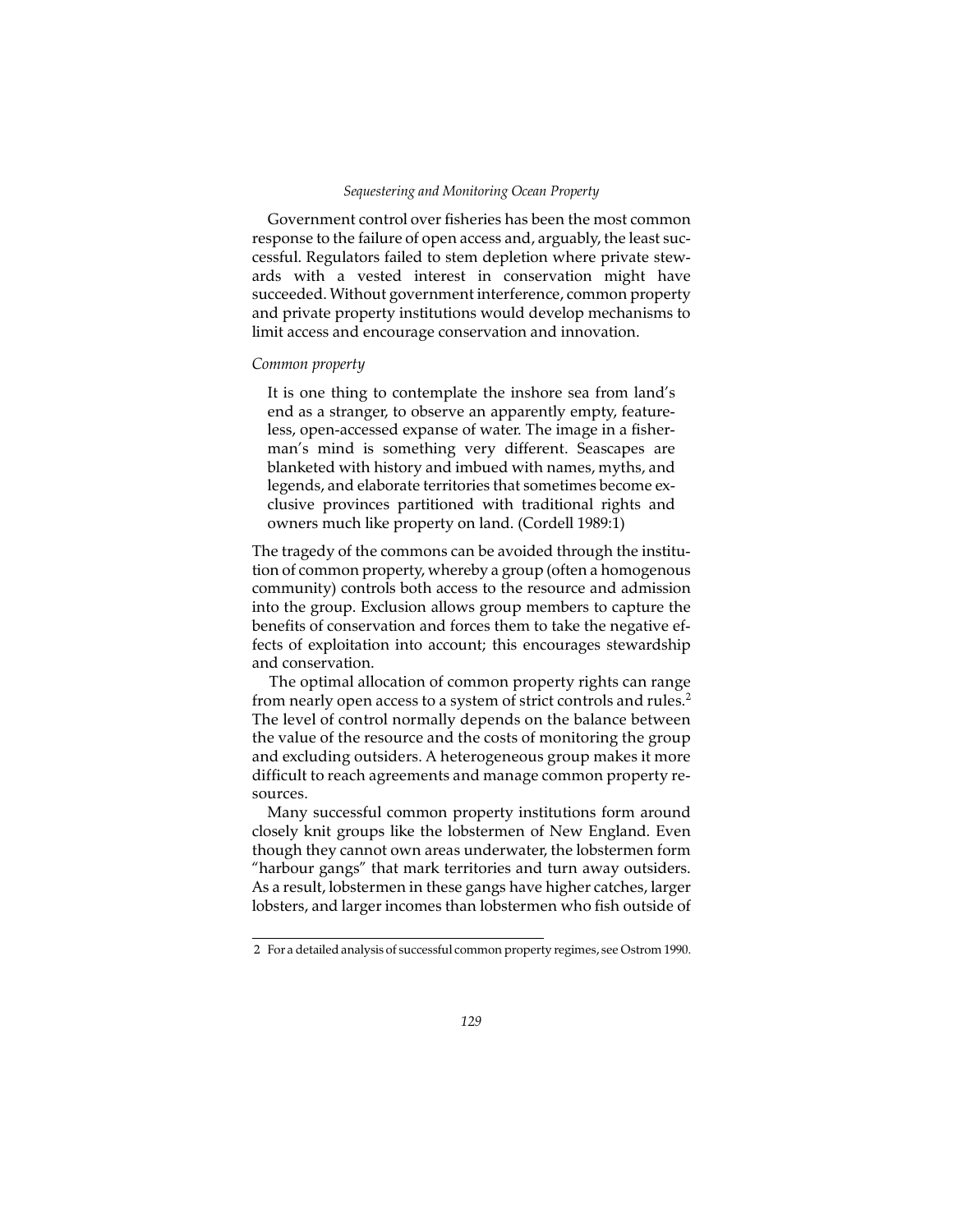controlled areas (Acheson 1987). As resources grow in value and/ or monitoring becomes easier (usually by innovation), private property becomes increasingly attractive (Demsetz 1967; De Alessi 1980).

## *Private property*

Rights to private property offer owners the greatest rewards for conserving and protecting resources. In order to be effective, private property rights must be well defined, enforceable, and transferable (Anderson and Leal 1991). Private property rights are not static; their form and bundling evolve depending on the costs of defining, enforcing, and transferring them. Technology and innovation play a significant role in this process.

The work of those few who have considered the institution of private property in the marine environment suggests that these institutions would evolve out of the tragedy of the commons to improve marine resource management (Gordon 1954; Scott 1955; Keen 1983; Jeffreys 1991; Edwards, Bejda, and Richards 1993). Heterogeneous owners will still have difficulties reaching agreement, but private property rights make contracting to work around these differences easier (Johnson and Libecap 1982).

# **Ownership, protection, and innovation**

## *Private stewardship*

The positive effects of private ownership in the marine environment were demonstrated by Richard Agnello and Lawrence Donnelley (1975), economists at the University of Delaware. They looked at oyster beds in Maryland, Virginia, and some of the Gulf states, comparing those managed by state regulators with those owned by private leaseholders. They found that the leased oyster beds were healthier, better maintained, and produced better quality oysters. Leaseholders allowed their oysters to mature without fear that someone else might take them; in the common beds, oysters left to mature could be taken by someone else. Similarly, on shellfish beds in New Zealand, even the marginal ownership in an ITQ system encouraged owners to invest in seeding cooperatives, behaviour not seen before some measure of propriety was instituted Hide and Ackroyd 1990). In both cases, a sense of ownership encouraged individuals not only to exploit but also to protect fishery resources by rewarding stewardship and innovation.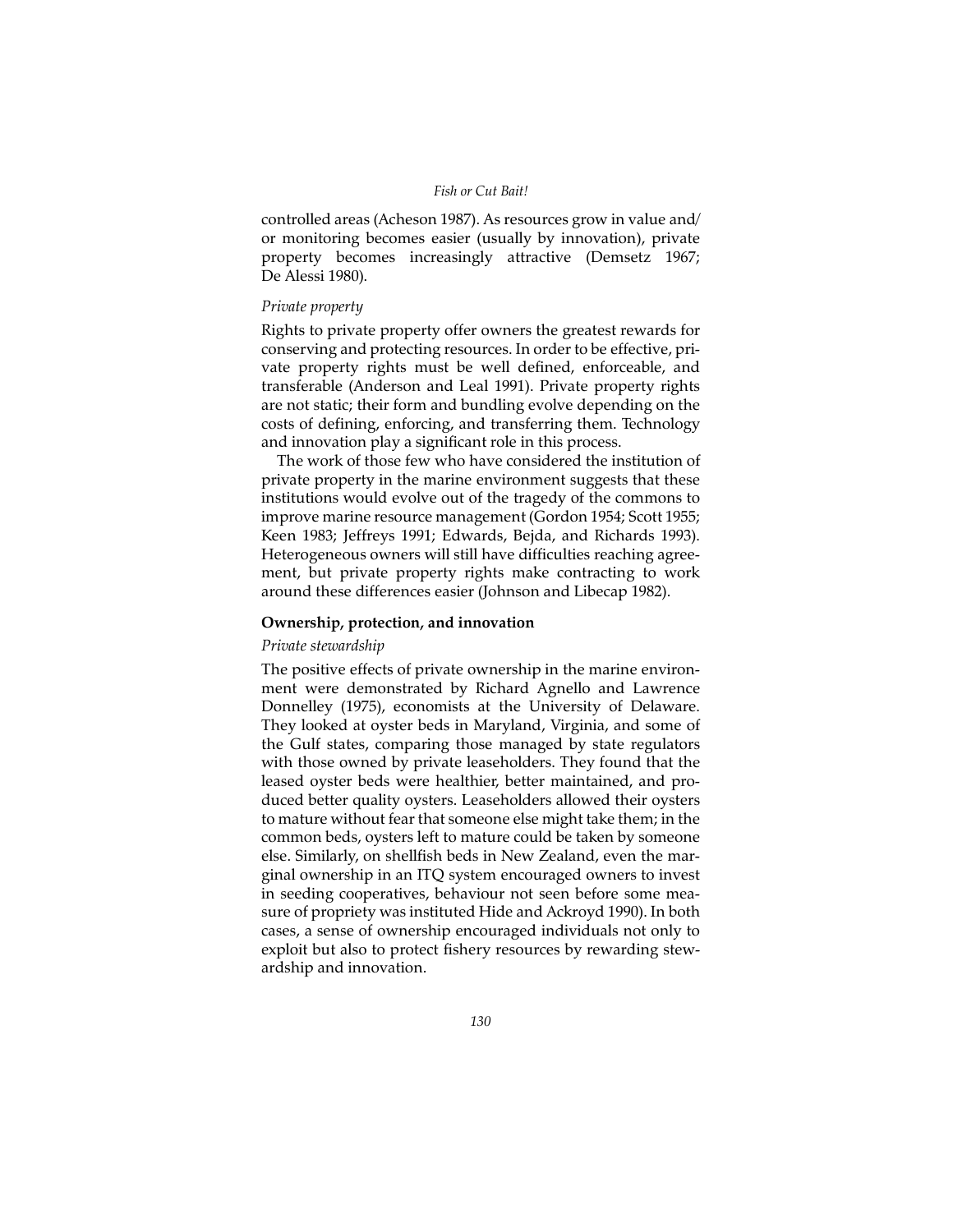#### *Sequestering and Monitoring Ocean Property*

Before it was bankrupted by trade restrictions, the Cayman Turtle Farm in the Cayman Islands provided a wealth of information on the breeding habits and life history of the green sea turtle. Scientists at the farm learned about the turtles faster than anyone had before. Even their detractors, who objected to the commercialization of the turtles, admitted that the farm was "of real importance to conservation as well as biology" (Fosdick and Fosdick 1994), demonstrating that ownership directs science and technology toward practical applications.

#### *The common law*

Paired with the common law doctrine of nuisance, private resource ownership is often a far better protector of the environment than any regulation. Nuisance law entitles owners to redress any time their property is damaged in any way. Unlike regulations and statutes, which force owners to accept a politically determined level of pollution, the common law evolves over time and has a rule of strict liability. "Even in its limited role [in the United States] today, the common law often sets standards far tougher than those set by statutes" (Meiners and Yandle 1993). As resources become more valuable, the rights to them also increase in value and, as they do, common law allows owners to expend more effort defining, enforcing, and protecting these rights.

Common law dictates that owners of water rights have an undisputed right to clean water. In the event of pollution upstream, downstream owners can sue for damages because the pollution is a trespass against this right. Regrettably, common law responses to pollution have been undermined by government intervention and statutory law. Prior to the development of national statutes, all kinds of pollution in rivers (including agricultural runoff), were limited by the common law (Yandle 1993).<sup>3</sup>

The rights to a resource do not have to be complete to encourage innovation and protection under the common law. In England and Wales, there are private rights to salmon in rivers, and as a result, the owners of these rights have a legal recourse when pollution harms their fisheries. The Anglers' Cooperative

<sup>3</sup> See Elizabeth Brubaker, Beyond Quotas: Private Property Solutions to Overfishing (this volume), for a more complete treatment of the common law approach to pollution prevention.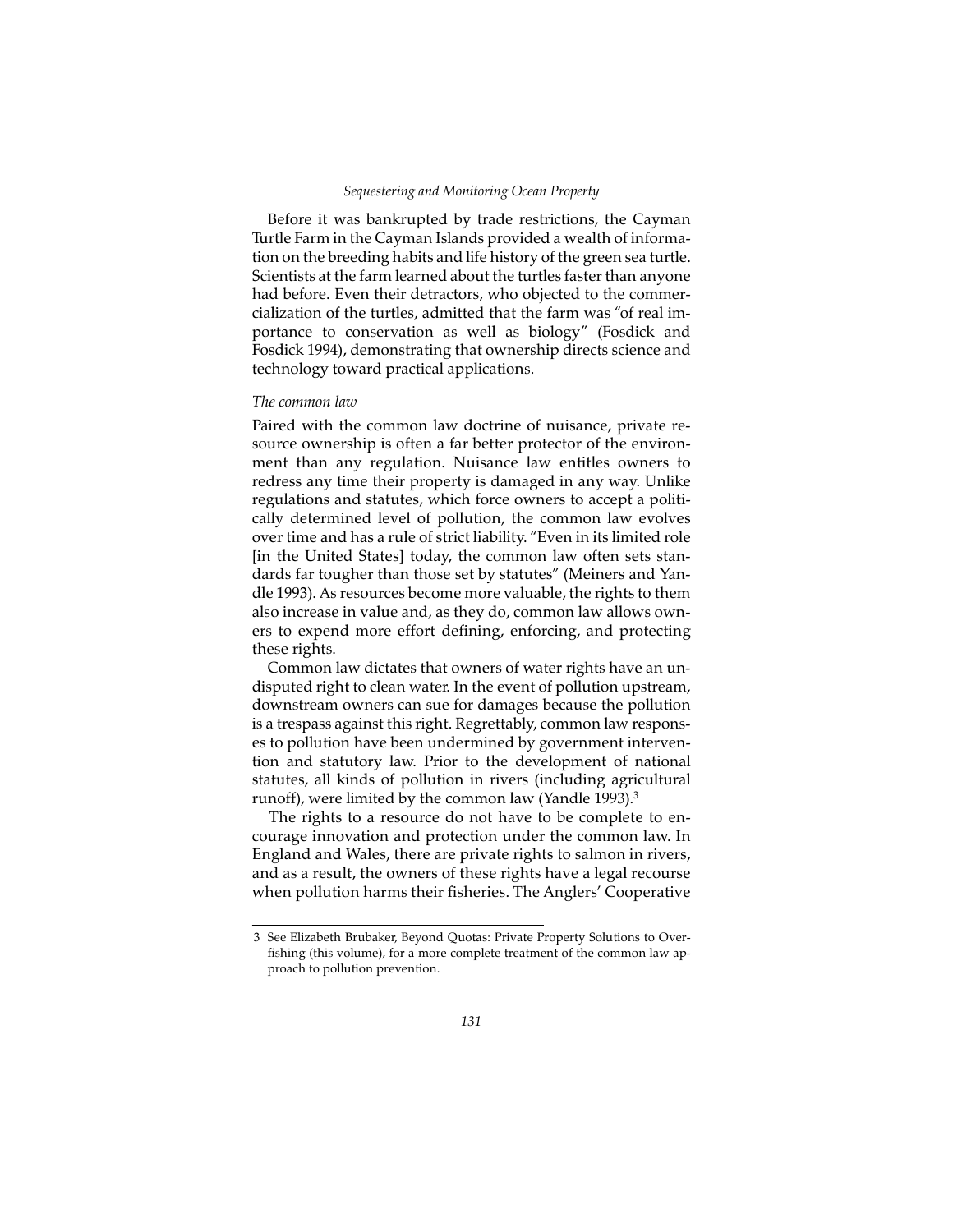Association (ACA) has prosecuted "more than fifteen hundred cases of pollution and recovered hundreds of thousands of dollars in damages to enable riparian owners to restore their fisheries" (Williams: n.d.). Similarly, owners of fishing rights in Scotland successfully sued polluters and were fighting for clean water twenty years before the environmental movement began (Williams: n.d.). The pollution in these rivers often came from the same local authorities responsible for enforcing anti-pollution statutes. The efforts of the ACA demonstrate the importance of the common law to the pristine health of many English rivers and point out the danger of relying on statutory limitations (Bate 1994).

In Washington State, oyster growers have also fought for many years for clean water. By the 1950s, large areas of prime oyster habitat in Washington had been depleted by effluent, primarily from pulp mills. In 1957, an official with the Washington State Department of Fisheries concluded that "there is an evergrowing feeling that our governmental and industrial planners have not followed a direction that would wisely preserve these [oyster beds and other marine resources]" (Steele 1964: 150). Because they had a vested interest in clean water, oystermen organized and successfully fought pollution. Tim Smith, the Executive Director of the Pacific Oyster Grower's Association in Lacey, Washington, is convinced that the good health of much of the watersheds in northern Washington is due to the efforts of oystermen who own tidelands and have taken action to preserve them (Smith 1995). Similarly, Dan'l Markham, Executive Director of the Willapa Alliance (a consortium of local conservationists in southern Washington), believes that private ownership, primarily by oystergrowers, is a major factor behind the health of Willapa Bay (Markham 1994). These oystergrowers have not used the common law to fight for clean water, but their efforts demonstrate the close relationship between ownership and stewardship.

## *Technological innovation and the American West*

The rapidly changing landscape of the American West at the turn of the century showed how private property rights encourage resource protection, not only legally but also by fostering the development of innovative technologies and approaches to resource management. At first, land in the West seemed boundless and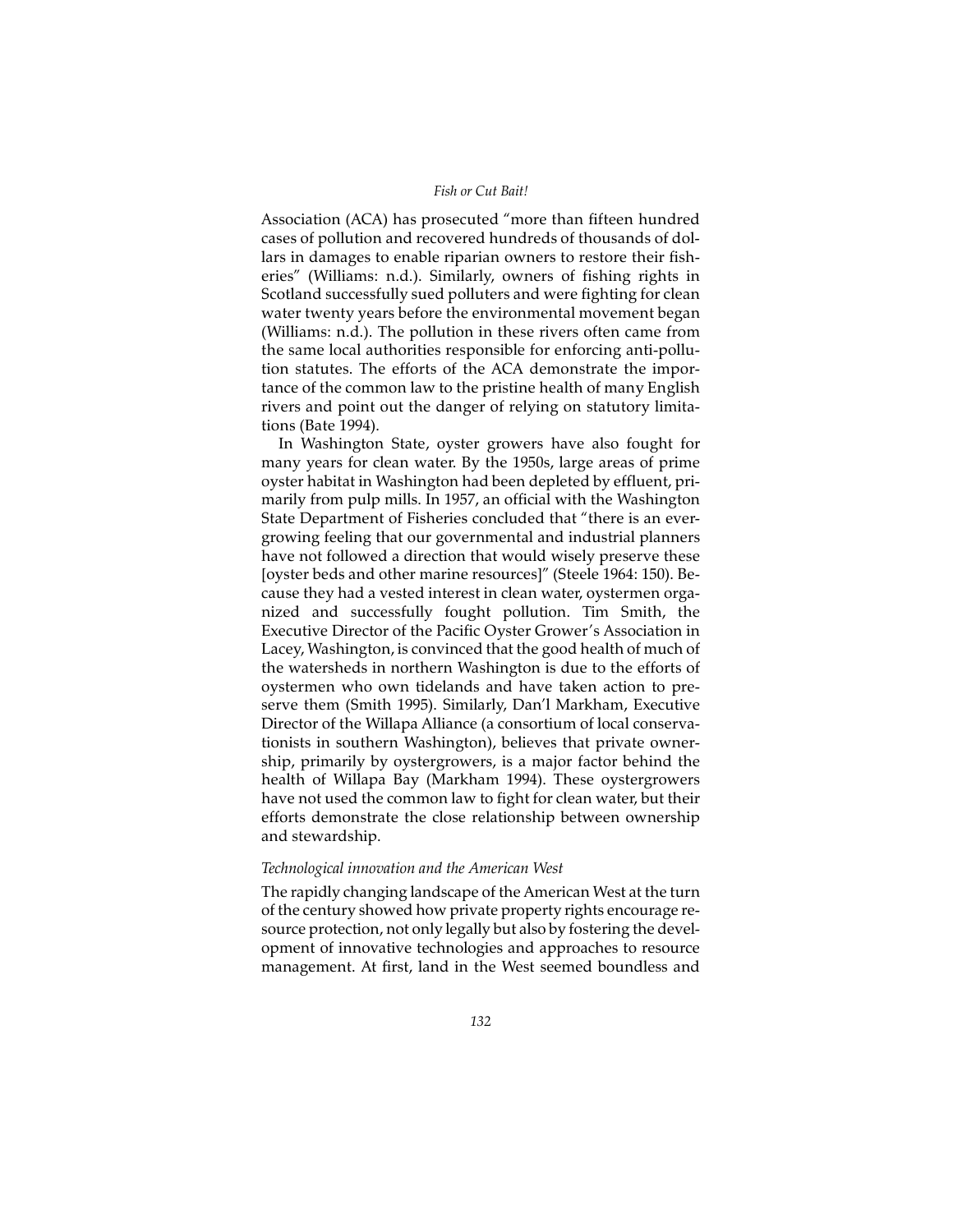plentiful, and no one could imagine depleting its vast resources. But as the West became settled, its water and grassy lands became progressively scarcer and more valuable. The research of Terry Anderson and P.J. Hill shows that, as the rights to these resources became more valuable, more effort went into the enforcement of private property rights, which brought innovation and resource conservation (Anderson and Hill 1975).

Law in the East was not well suited to the West because it presumed that cattle could be fenced and that water would be plentiful enough to allocate it according to riparian doctrine.<sup>4</sup> But in the West there was not enough material to build fences, so livestock intermingled and, as settlement increased, water became scarce. Defining private property by physical barriers was desirable, but the raw materials were not available. Once cattlemen realized they could not define ownership in traditional ways, frontier entrepreneurs developed new mechanisms to define and enforce private property rights, which improved resource allocation and facilitated conservation.

Cattle in the West moved over large areas that were often common lands (Anderson and Hill 1975). They were often left unattended and herds intermingled. To avoid confusion as the numbers of settlers and cattle increased, cattlemen devised branding systems to identify their animals, and institutions such as cattlemen's associations developed to standardize and register these brands. Improved branding technology allowed cattlemen to identify, protect, and monitor a valuable roaming resource, and it was private ownership that provided the impetus for this innovation.

Once land owners in the West felt that their private property rights were relatively secure, they invested in the development of new technologies to make them even more secure. The 1870s brought an innovation that radically altered the ability to define private property: barbed wire. Barbed wire was inexpensive and effective at marking territory, excluding interlopers, and keeping in livestock. In short, barbed wire made it easier to exert private ownership. New technologies like barbed wire that developed during the westward expansion of the 1800s illustrate how

<sup>4</sup> The riparian doctrine dictates that all riverine owners receive equal allocations of water, and was well suited to the East where water was plentiful and easily accessible.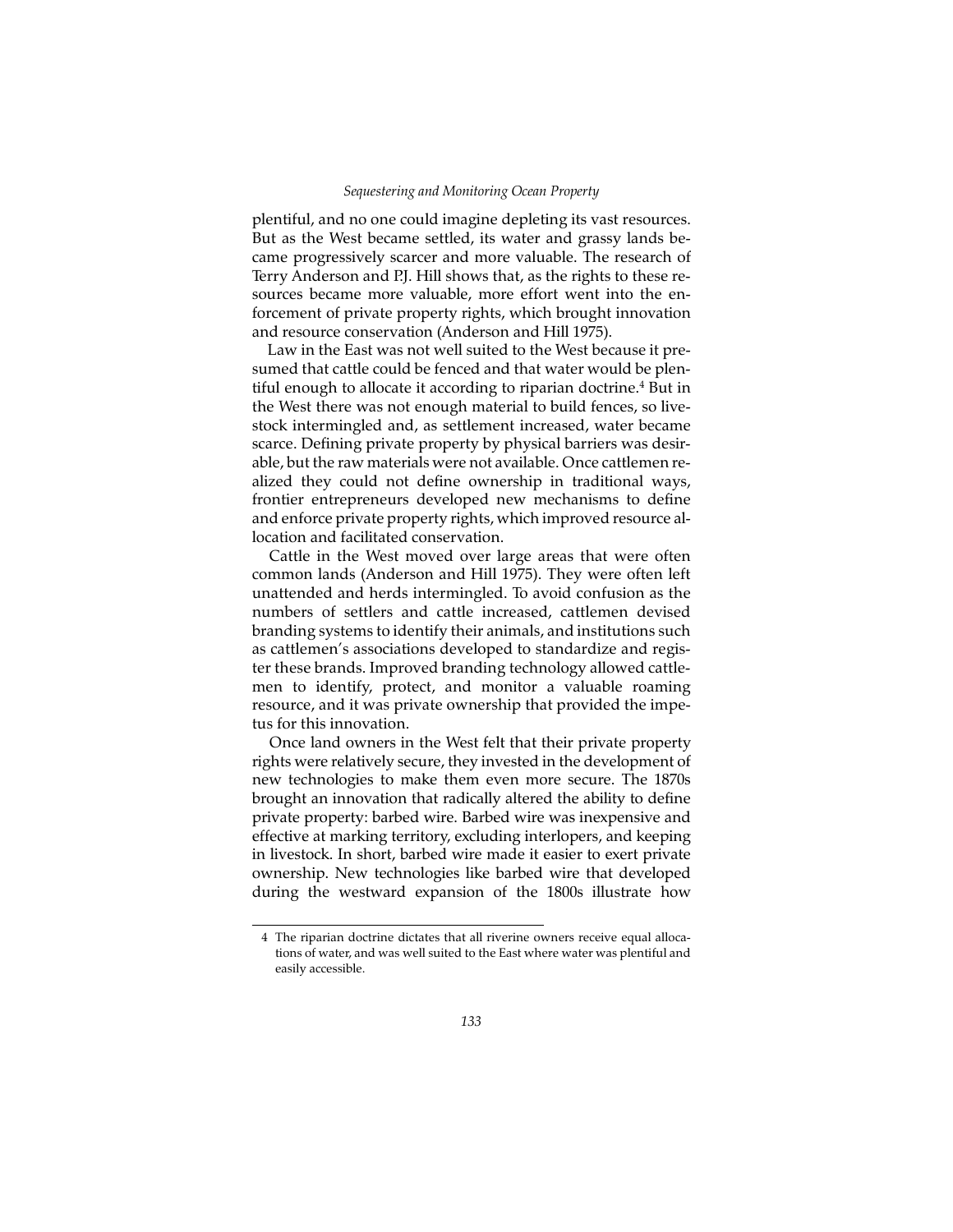private property rights encourage innovation. It is often difficult to imagine alternative methods of managing natural resources, especially in the marine environment, but, given the chance, private owners will find ways to protect valuable resources by "fencing" and "branding" them wherever they are located.

Kent Jeffreys has pointed out that "the only true limits [to private ownership in the oceans] are .. . technology and human ingenuity" (Jeffreys 1991: 23). In a favourable institutional setting, the open access commons should give way to private property rights as resources become more valuable, and as monitoring and fencing technologies reduce the costs of protecting these rights. The evolution of private property rights to marine resources has been precluded by government actions, but if such rights were allowed to develop, technologies already exist that could be used to define and protect them just as branding and barbed wire did in the frontier American West.

## *Technological innovation and the oceans*

The oceans today are, in many ways, similar to the frontier American West. Unowned resources are rapidly being depleted, and property institutions that encourage innovation are crucial to ensure their conservation. From satellite technology to artificial reefs to fish farming, technologies are developing that could make private ownership feasible. In some cases, new technologies come from the demand for improved management of valuable resources. In other cases, private actors are developing technologies that will enable them to profit from private management approaches. Although existing technologies are already impressive, the rate of innovation will accelerate if human ingenuity is encouraged by property rights institutions.

The territorial waters of the United States extend over a million square miles of ocean and, to date, monitoring animals or catching poachers on the high seas has been virtually impossible. Yet even with imperfect institutions, emerging technologies offer hope for the enclosure of ocean resources. Tagging methods and unmanned submersibles can identify and protect resources by effectively branding them. Artificial reefs and aquaculture can fence in oceanic resources. Sonar and satellites can both brand and fence resources. All of these technologies provide the potential for the evolution of private property rights in the marine environment and for improved management.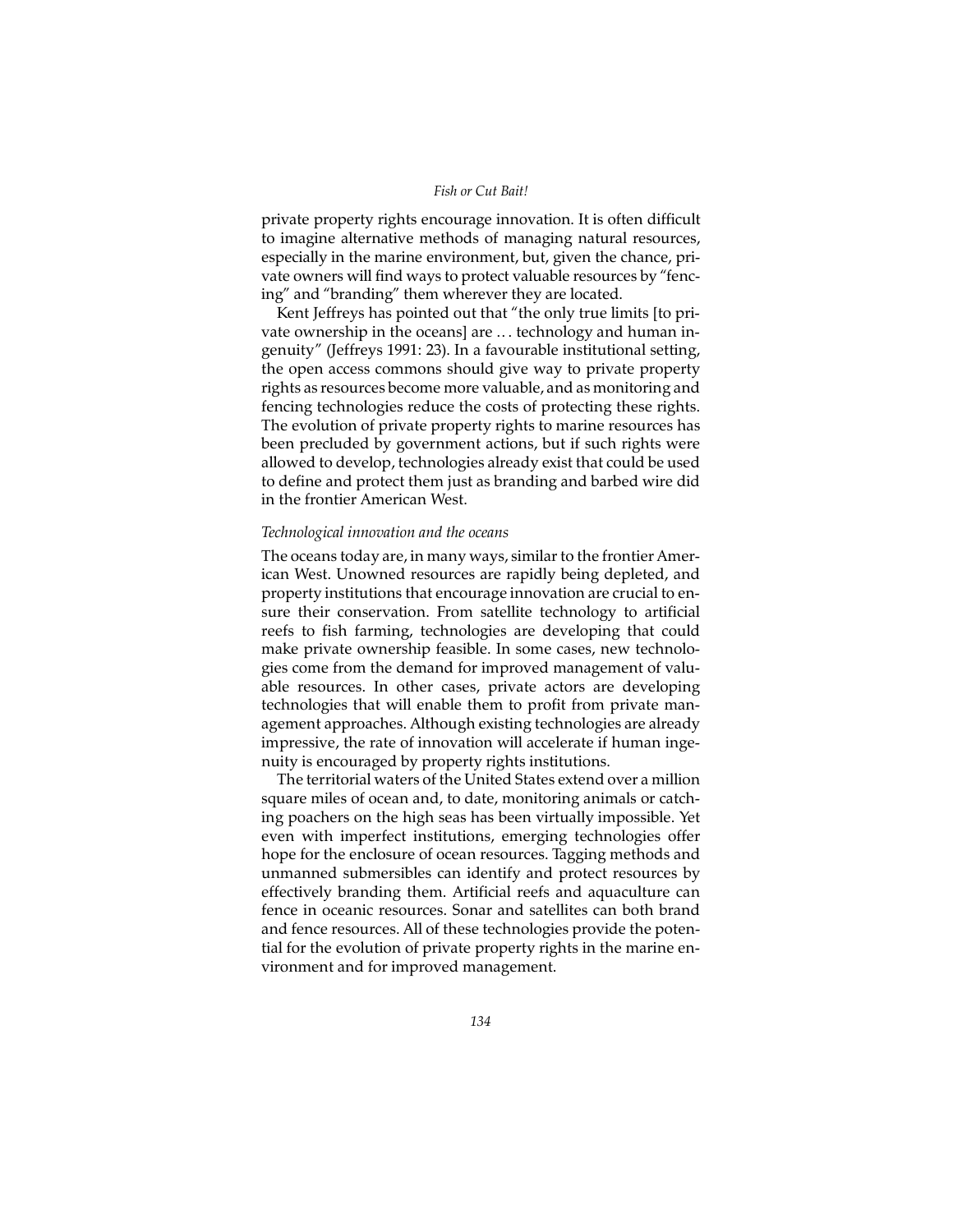## **Branding technologies**

## *Sonar*

With the end of the Cold War, military technologies such as the Integrated Undersea Surveillance System (IUSS) are becoming available for environmental monitoring and research. The IUSS is a cohesive network of fixed and mobile acoustic devices for monitoring the oceans. It takes advantage of the different layers of temperature and salinity in much of the world's oceans. These layers trap certain acoustic waves, such as those from submarines, underwater earthquakes, or cetaceans (the group of mammals that includes whales) and allows these sounds to be detected from afar—sometimes even thousands of miles away (Nishimura 1994). According to Bob Smart, who is helping convert military technology to environmental applications at the United States National Oceanic and Atmospheric Administration (NOAA), "in the cold war, the Navy threw away more information every year regarding whales than the civilian marine-mammal community has gleaned in its entire existence" (Grier 1994: 11). The IUSS was the source of most of this information.

In 1993, scientists at Cornell used the IUSS to track a single blue whale for nearly 43 days without the use of tags or radio beacons. The songlike sounds of whales are as distinct as human voices, so that individual whales can be identified in almost the same way that voice prints identify people. Dr. Christopher Clark, a Cornell biologist, said the system will "rewrite the book on whale distribution and movement" (Broad 1993: A12). The IUSS will help scientists determine concentrations and numbers of whales worldwide, and their individual songs, like brands, could make it possible to identify and monitor them, and therefore to lay claim to them.

With remote and nearly constant monitoring of whales—a real possibility—it becomes much easier to enforce rights to whales. If whales could be owned, they would be assured much greater protection than they are today while roaming the ocean commons. In the same way that ranchers protect their cattle or, more likely, because of their greater scarcity and value, in the way that some environmental groups are caretakers for habitat, whales would be fiercely protected by their owners. The efforts of cattlemen in the American West to protect their cattle indicate that owners would be innovative stewards of their whales. Ownership of whales would also provide an incentive for individuals to invest in IUSS, so that it could continue without government funding.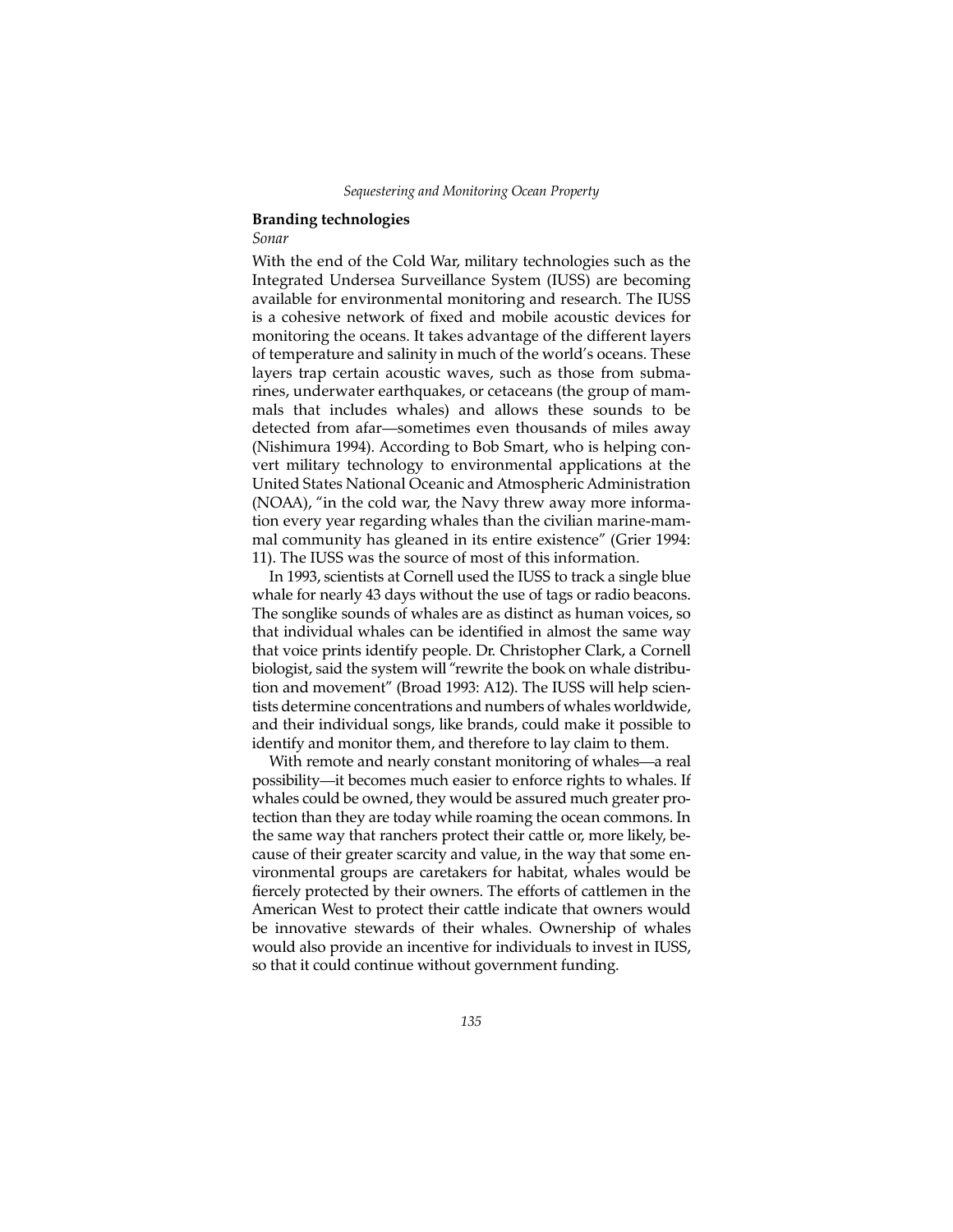## *Tagging*

Satellite technology allows scientists and others to view the earth from extremely high altitudes and to track anything that emits the proper signal. Scientists in Florida are using transponders and a satellite owned by the National Oceanic and Atmospheric Administration to follow slow moving manatees (O'Shea 1994). The manatees are tagged with a belt holding a platform-transmitter that emits an ultra-high frequency signal. Using Global Positioning System (GPS) and radio telemetry, a satellite passing over a manatee detects the signal and records the identity of the manatee, the water temperature, and the angle at which the transmitter is tipped. This information allows researchers to track manatees and determine their migration paths.

Similar electronic tags could be used to alert boaters to manatees in the water. Currently boating accidents are one of the greatest threats to manatees—slow moving "sea cows" that have difficulty getting out of the way of speed boats. Many waterways in Florida have speed limits but they are ineffectual. Advances in tagging could make monitoring and enforcement easier and could allow for a system of private property rights to protect the manatees.

Prices of satellite information have been slowly declining over the last few years, but it is still too expensive for anyone but the government to use for tracking marine species. However, more conventional tagging technologies offer less comprehensive but less expensive mechanisms for monitoring some fish populations. Tagging of this kind usually involves inserting small computer chips into the fish; the chips are detected, identified, and recorded when the fish pass by a monitor. Due to the need for a monitor, live tagged fish can only be measured as they move around a small area, so this method has limited applications. It is currently most effective in determining the success of hatchery programs for anadromous fish (fish like salmon that return to their native streams to spawn).

Because salmon return to their native streams, salmon hatcheries can expect a reasonable number of fish to return after they are released into the wild. This practice is known as "salmon ranching," although, unlike cattle ranchers, salmon ranchers have no control over their fish once they are at sea. There is, therefore, little work being done to develop technologies to track them. Allowing ownership of salmon at sea would encourage ranchers to devise branding technologies to exert control over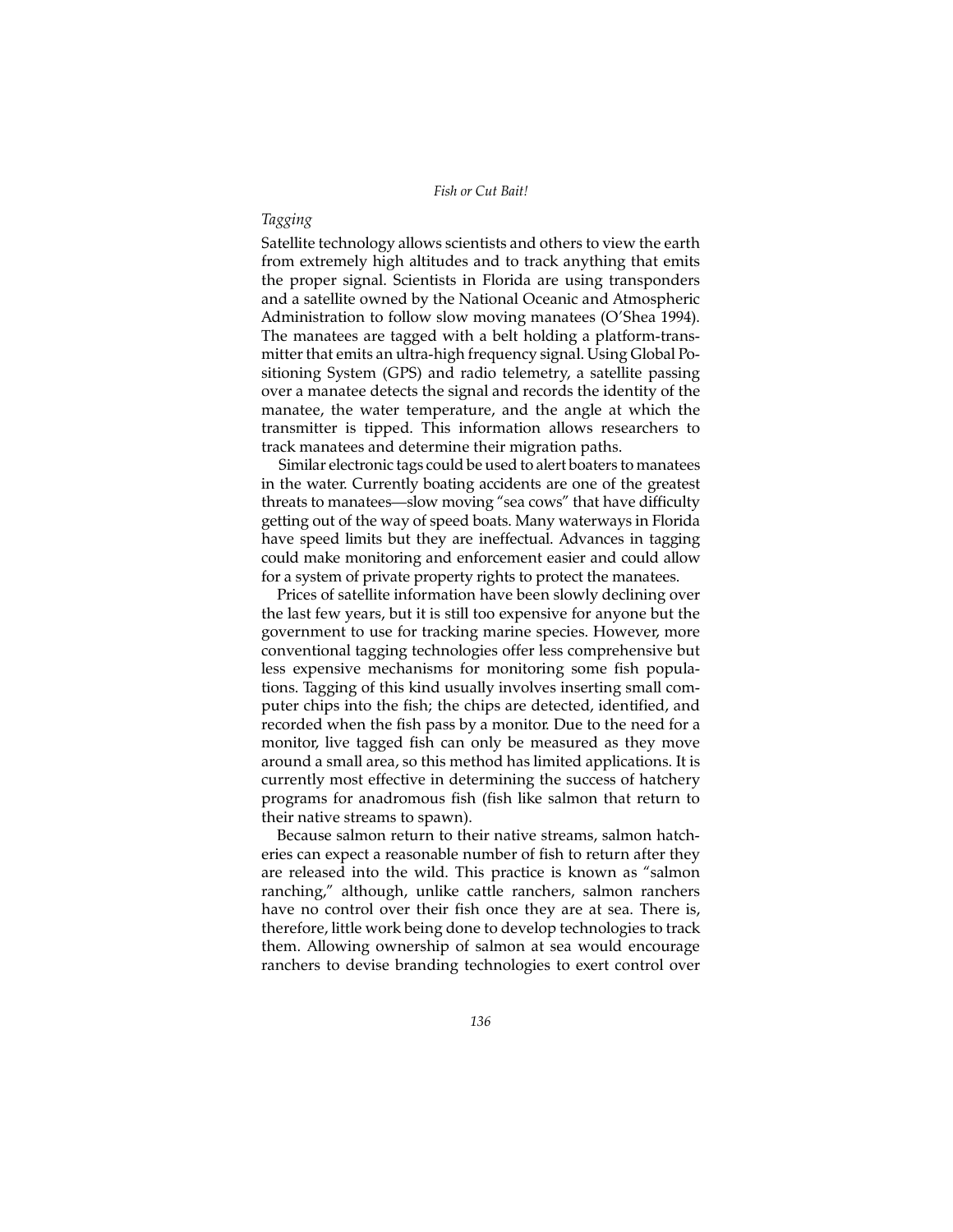and to protect their salmon. Ranchers might work out agreements with fishermen and fish packers so that the owners would be compensated when their fish are caught at sea. Salmon ranching could be a boon to the salmon population throughout the world. Salmon ranchers in the past have required only from as low as one-half percent to three percent return to make their efforts worthwhile, and if they could also benefit from wild catches of their fish, no doubt they would redouble their efforts.

Advanced tags that allow fish to be identified remotely have already been developed. These Passive Integrated Transponder (PIT) tags are nine millimeter-long electronic devices that send out signals when activated by a scanner (*Science* 1994). They are ineffective at sea, but fish in rivers or ponds can be identified with PIT tags. Recently the state of Maryland apprehended four men who had illegally taken protected largemouth bass from the Potomac to sell to wholesalers out of state (Mueller 1995). Many of the fish were tagged with these small electronic tags, which allowed police to identify the fish and catch the thieves.

Biologists are also learning that fish have their own natural tagging system, a bone in the fish's inner ear called the otolith (Kingsmill 1993). These small bones aid in balance and grow in concentric layers, producing daily rings much like those produced annually on a tree. These rings are influenced by the surrounding environmental conditions: fishery scientists at the Washington State Department of Fish and Wildlife have "branded" salmon by altering water temperature to produce distinct growth patterns in the otoliths of hatchery salmon. The patterns permit the identification of the fish when they are dissected (Volk 1994). These patterns form a "bar code" on the otolith that we may one day be able to scan just as today we scan groceries at the checkout counter. So far this technique has been applied only to hatchery fish and has limited application because there is no way to examine live fish. Nonetheless, these internal brands could allow different stocks of fish to be identified easily and, therefore, branded by their owners.

Otoliths also contain trace elements from the water that the fish has lived in, recording the surrounding environmental conditions. "Otoliths are like CD-ROMs," says David Sector of the Chesapeake Biological Laboratory in Solomons, Maryland (Kingsmill 1993: 1233). Using otoliths, scientists can tell if a fish has been subjected to pollutants, which could open up a new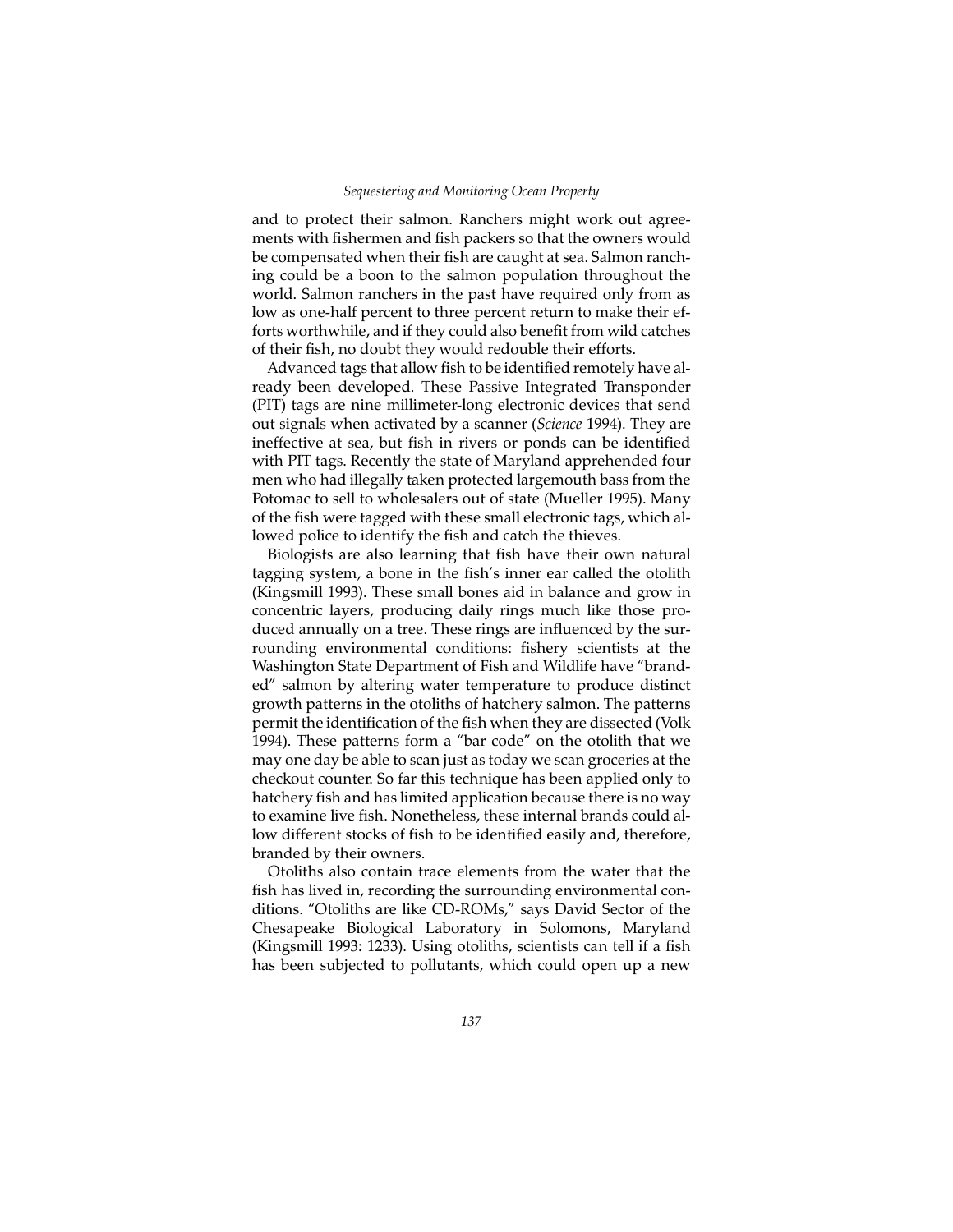avenue for common law suits against polluters by fishermen who could prove where and when their fish had been harmed.

Genetic research provides much of the same information as otolith research. Through a process known as electrophoresis (also known as genetic fingerprinting) scientists can determine the origins of anadromous fish and, in some cases, even the very stream in which the fish hatched (Cone 1989). As the sensitivity of this process improves, branding fish by their genetic makeup will become more and more of a possibility. Genetic fingerprinting has a long way to go before it is reliable<sup>5</sup> but, like otoliths, it offers great hope for branding stocks of fish or individual mammals.

Recent progress has also been made on a non-lethal procedure that uses salmon scales to identify the origin of fish caught at sea. Elemental Research, a firm in Vancouver, British Columbia, uses a technology known as laser ablation, inductively coupled plasma mass spectrometry (ICPMS) to pick up trace elements in fish scales (Brown 1996). These elements form a "signature" that can be matched with specific hatcheries or spawning sites.

## **Fencing technologies**

#### *Sonar and satellites*

Although the Navy's underwater sound surveillance system is good at tracking whales, it was designed to monitor ship movements, which it does very well. The IUSS system is so sensitive that it can identify individual ships by the characteristic swish of their propellers (Grier 1994). The system locates the origin of a sound by comparing and triangulating information from hydrophones throughout an array, which, in effect, forms a fence around a large coastal area, picking up and identifying any distinct noises within that area. Ships are identified and logs of their crossings are kept: if any unauthorized behaviour takes place, the offenders can be tracked down.

Recently, scientists at NOAA picked up the early rumblings of an undersea volcanic eruption using the IUSS. A ship rushed to the site and was able, for the first time, to monitor an undersea eruption from its inception. The kind of precise, real-time infor-

<sup>5</sup> See Angier 1994 for a controversial example, a report claiming that researchers using genetic fingerprinting had found whale meat from protected species for sale in Japan. Others (Macnow 1994) claim that the test used could not even differentiate between whale meat and dolphin meat, let alone identify certain species of whales.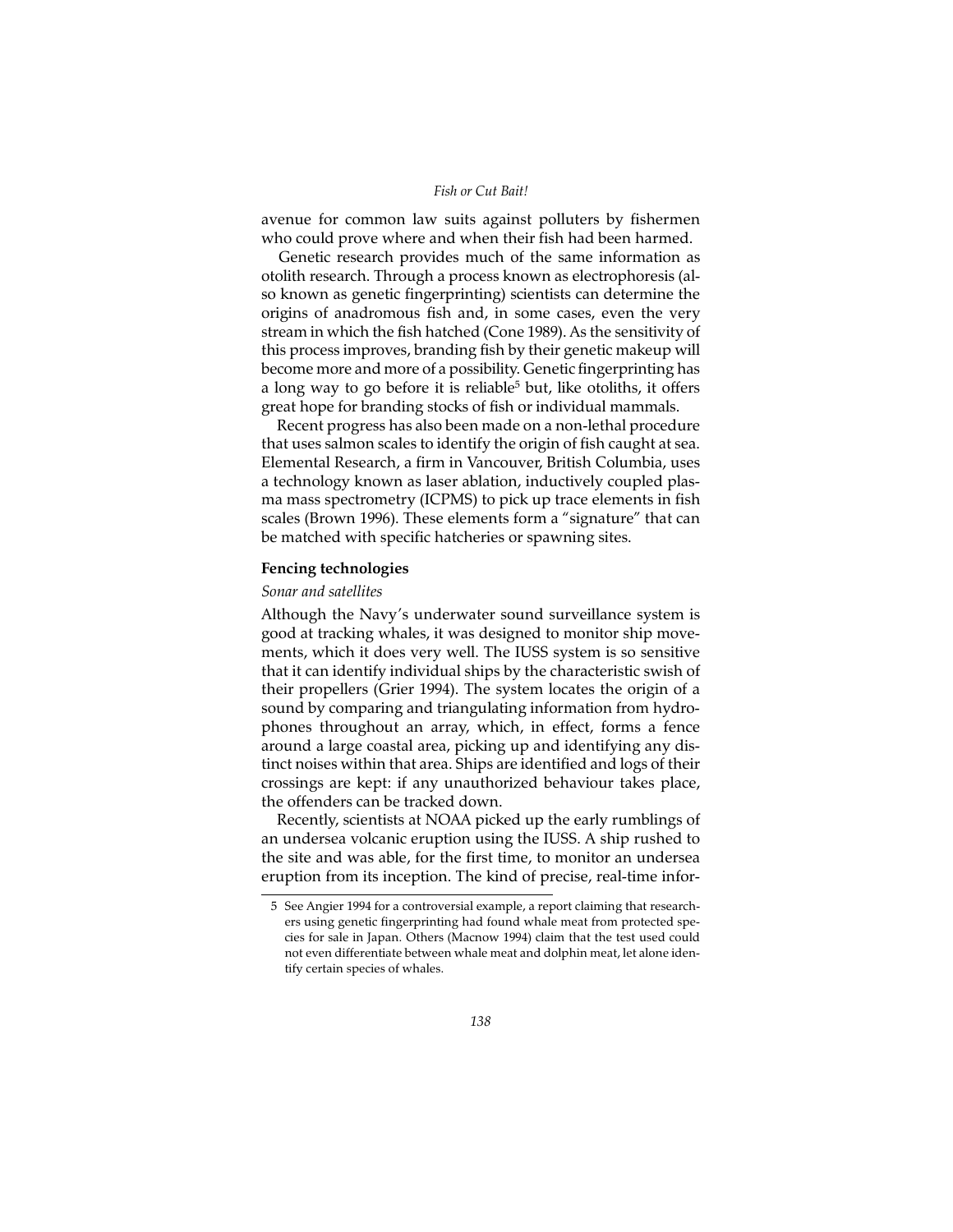mation that sonar delivers could greatly lower the costs of remote monitoring. The virtual fences that they create could make it easier to detect poaching and to defend valuable an area.

Satellites provide information on a ship's location and the ship's activity. Scientists at Natural Resources Consultants and the Pacific Remote Sensing Alliance in Spokane, Washington, have developed satellite hardware to monitor ships on the open ocean. These two private firms use Advanced Very High Resolution Radiometry (AVHRR) and Synthetic Aperture Radar (SAR) to tell whether ships are towing nets or not (Freeberg, Brown, and Wrigley 1992). When a ship tows a net, its engines work harder; this is reflected in the heat profile of the ship, which is detected by the satellites. These entrepreneurs have proposed that the government use this technology to prevent poaching, but fishermen who controlled offshore areas would be even better clients.

Using the satellite-based Global Positioning System (GPS), fishing vessels know exactly where they are at sea. Consequently, British fishermen are considering installing "black boxes" that link up with satellites to monitor where the ships are fishing (Deans 1995). Boats legitimately fishing would be identified by the signals from the box. Combined with the ability to tell whether ships are towing nets or not, monitors would have exact information on the position of ships in a given area and whether they were engaging in permitted activities. This strong antipoaching device could revolutionize the ability of owners to protect and conserve resources.

The only satellite technology that is widely used at the moment by fishermen comes from firms like Ocean Imaging, which sends fishers maps detailing the heat profiles of the ocean's surface (Silvern 1992). Commercial fishers and the captains of sportfishing charter boats pay a premium for this service because it provides accurate clues to the location of certain species of fish. Popular sport fish like marlin are often found at the interface between warmer and cooler waters. Warmer waters afford these large predators better visibility to catch their prey, which often stray from the cooler, nutrient-rich waters in which they are more commonly found. Not knowing where fish are has been one of the greatest obstacles to exerting control over them, but the information provided by heat profiles of the ocean's surface could remove this obstacle.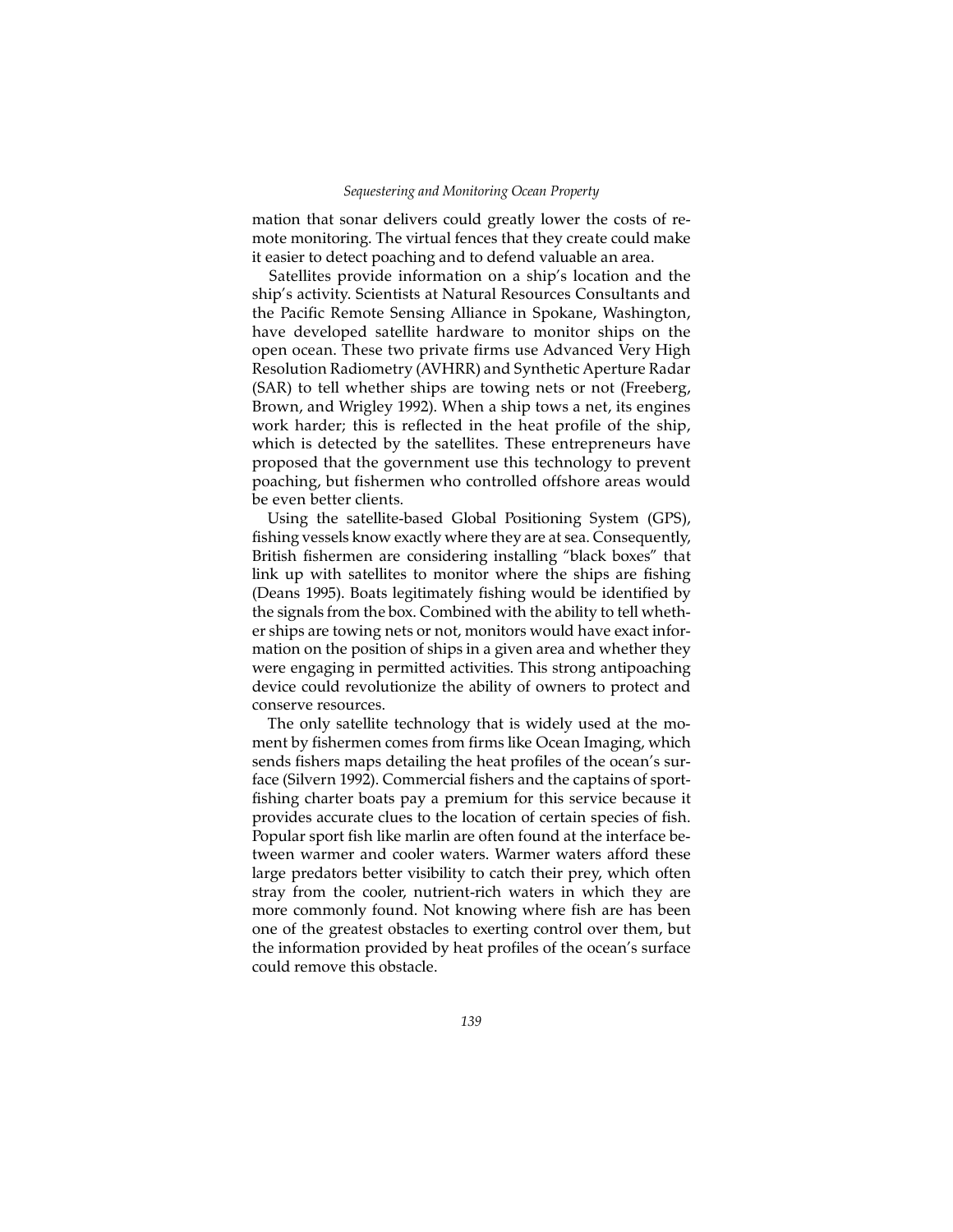## *Submersibles*

So little is known about the oceans that we know more about Venus, Mars, and the dark side of the moon than we do about the deepest ocean depths (Fricke 1994), but autonomous underwater vehicles (AUVs) are beginning to change that. AUVs can explore and map the oceans without the drawbacks of ships, submarines, and remotely operated (but tethered) vehicles, which are limited in their range and mobility. AUVs can be built cheaply and deployed continuously in large numbers. Communicating over networks similar to those for cellular telephones, AUVs will be able to share data with each other and with surface buoys that will relay messages to land via satellite. Scientists will be able to talk back to the AUVs, sending information and instructions. Using these features AUVs could assist oil operations and aid in marine salvage. More importantly, they could help manage fisheries and monitor pollution (Fricke 1994).

AUVs could transform schools of fish into something like herds of sheep: the AUVs might act just like intelligent sheep dogs, herding schools of fish toward optimal feeding grounds and sounding the alarm for any unauthorized fishing. This would be perfect for valuable but elusive species such as whales or the Giant Bluefin tuna, which routinely fetch up to US\$30,000 at the Tokyo seafood market (Seabrook 1994). Such high prices leave little doubt that, given the opportunity, owners would develop ways to monitor and protect these tuna. "We herd cows. Why not fish?" asks David Barret, a hydrodynamic researcher at MIT (Crittenden 1994: A16).

One reason that tuna are so far-ranging is their very efficient propulsion system, and one research project developing AUVs is copying the tuna. Scientists at MIT are experimenting with a "robo-tuna" that could be thrown into Boston Harbor, swim out to the mid-Atlantic Ridge, take measurements, and then swim home. These energy-efficient modules could stay at sea for up to six months, making them perfect for monitoring and protecting remote spawning grounds or shellfish beds.

Work is also underway at MIT and Boston University on a lobster-sized robot that will duplicate the lobster's keen ability to sense chemicals. Powered by 16 AA batteries, the "robo-lobster" can swim and turn almost like a real lobster and track down sources of chemical emissions. This AUV could be used to monitor shellfish beds for toxic algal blooms, allowing them to be managed and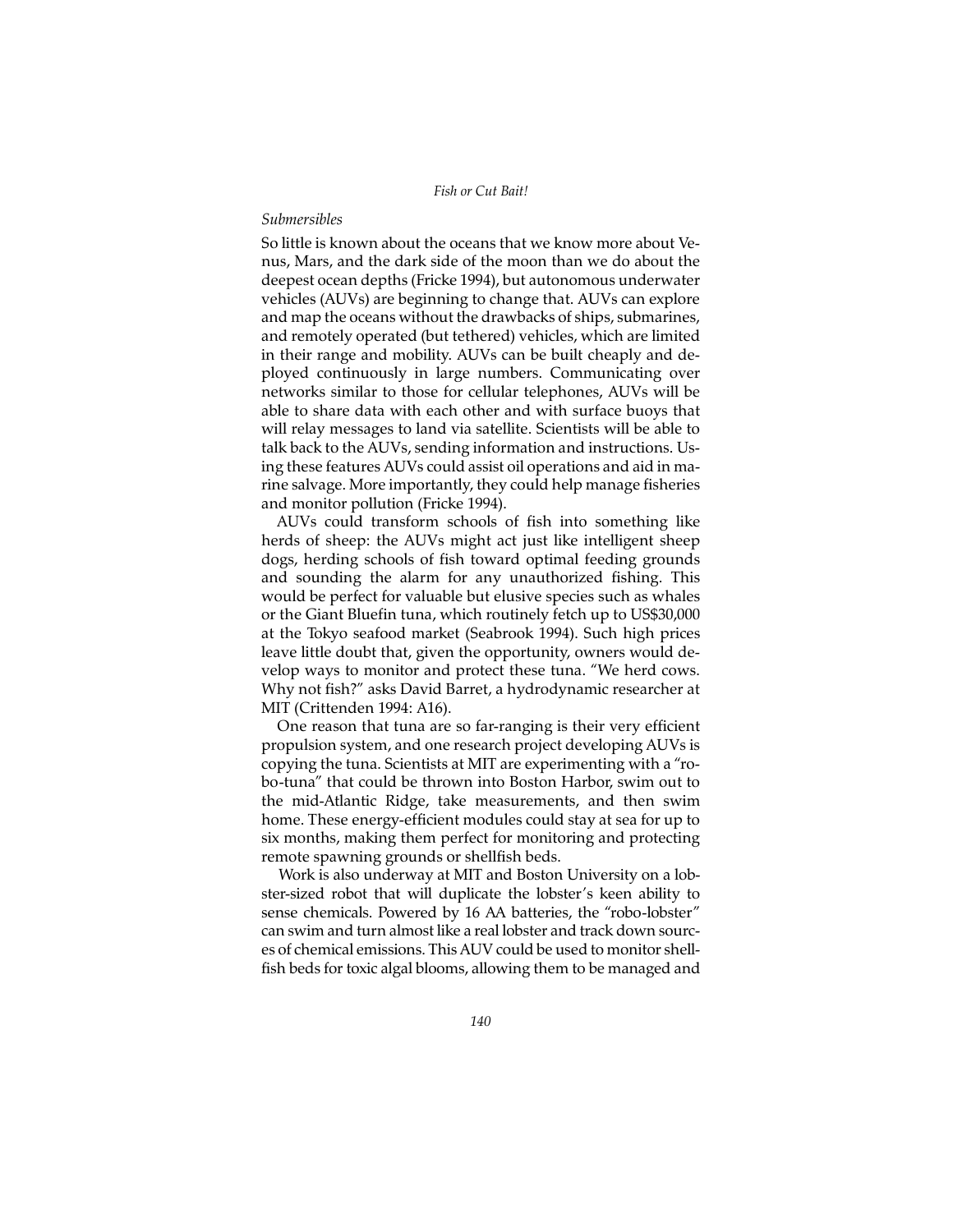harvested with less uncertainty. The robo-lobster could also identify pollutants and offer a new approach for common-law solutions to marine environmental problems. In addition, the information that these machines will provide about the terrain, currents, and other characteristics of the seas will make it easier to manage property in the oceans, encouraging private stewardship.

## *Artificial reefs*

One of the most promising areas for underwater ownership lies in the creation of artificial reefs, which have been made from such disparate objects as a bus, milk crates, and tires filled with concrete. Such reefs provide habitat that attracts some species of fish and provides an environment for the propagation of others. Some artificial reefs do not affect established populations on natural reefs but, on the contrary, create a recruitment site for larvae and juveniles that otherwise would not find a place to settle (Stone, Pratt, Parker, and Davis 1979). Other reefs may serve only to attract more motile species, and there is some debate about which attribute has the stronger influence. While the effect of each artificial reef may be slightly different, they clearly create habitat and enhance marine life.

Artificial reefs are popular with SCUBA divers and sports fishermen, and the efforts of many private fishing and diving clubs—often working in conjunction with local governments demonstrate their willingness to invest in artificial reefs. In Canada, the Artificial Reef Association of British Columbia was allowed to sink a warship in the cold waters around Sechelt, British Columbia (Lamb 1995). This private venture has brought an influx of tourist business to the area as divers flock to the attraction. The Sechelt community does not own the wreck but it does control access, and this enables it to gain from enhancing the area and attracting business from divers. Even partial ownership encourages protection and innovation.

 Oyster beds are, at present, the only privately held reefs in the United States. Oyster growers protect their beds and lay cultch (substrate) for oysters to grow on, making the beds more productive and, in effect, creating artificial reefs in the process. Extending private ownership in the United States to fishing areas other than oyster beds would encourage the development of artificial reefs, as it does in Japan, where artificial reefs and the fishery resources around them are the property of the reef owners. Japanese fishing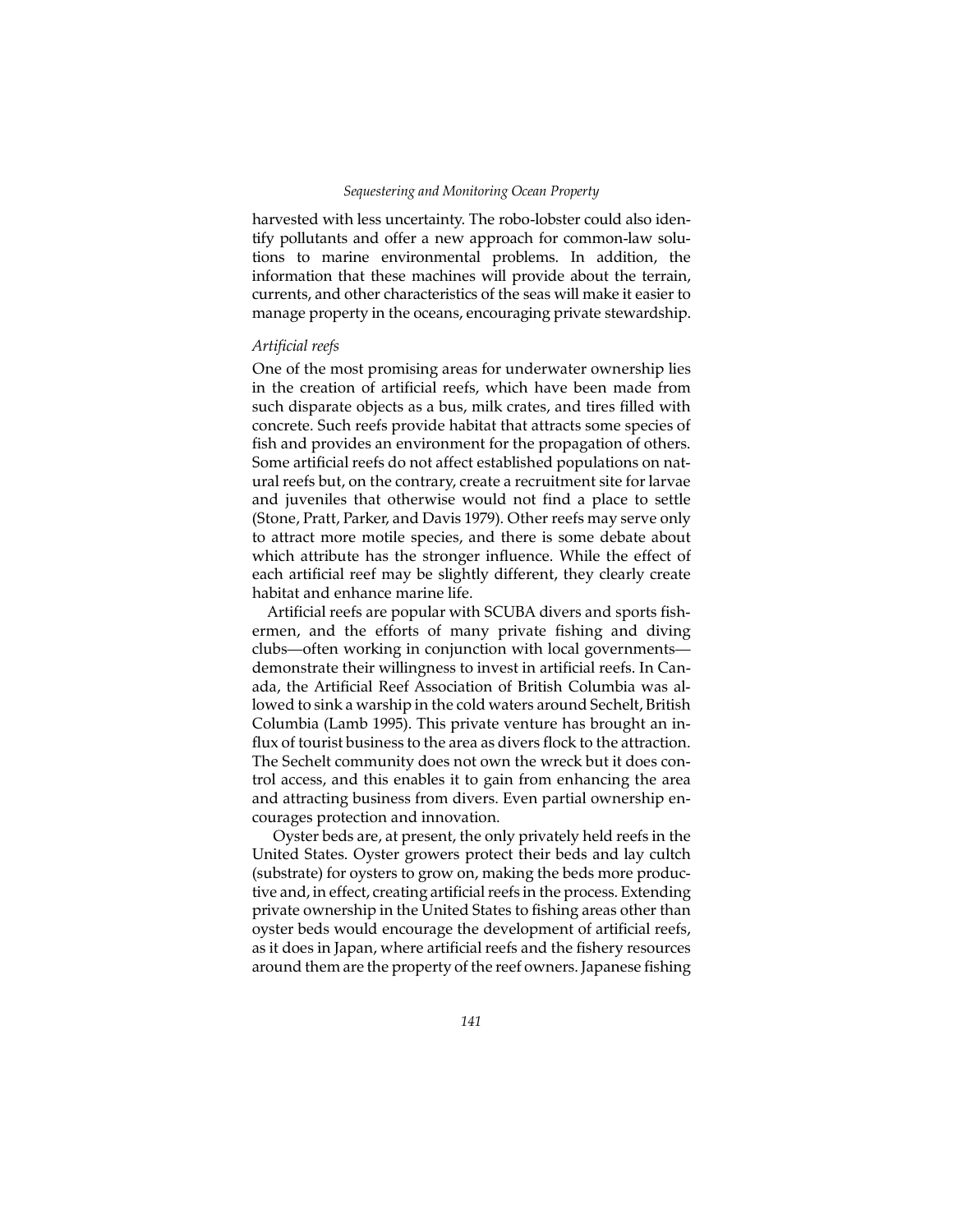cooperatives invest in artificial reef technology, and have built large and effective structures to create habitat for fisheries (National Research Council 1994). In the United States, without the incentive of private ownership there has been little private development of reefs as a fishery resource.

 Currently, Alabama has the most lenient laws allowing artificial reef creation in the United States. The reefs cannot be owned outright, but the process for granting permits is very liberal, and permit holders do not have to specify the exact location of their reef. The fishermen sink large objects to form artificial reefs and attract fish, hoping to keep the location secret. Satellite systems like GPS allow fishermen to return to their exact location at sea. A secret location allows for limited exclusion, so that fishermen can capture some return for their investment. As a result of artificial reef production, in 1992, Alabama produced 33 percent of the recreational red snapper catch from the states touching the shoreline of the Gulf of Mexico, even though it has only 3 percent of the shoreline (Cisar 1993).

Allowing exclusive ownership of artificial reefs, or ownership of the right to fish at such reefs, would provide even greater encouragement for reef creation and maintenance. States along the Gulf of Mexico that are interested in enhancing habitat and creating biodiversity would be wise to enact laws that permitted ownership of private reefs. Allowing private ownership of these reefs would foster a greater incentive to invest in, and protect, coastal resources. Oil companies in Louisiana and Texas and other Gulf states participate in a program called "Rigs-to-Reefs," which turns the framework of defunct oil rigs into artificial reefs (Pressley 1993). The metal structures offer a durable and effective home for a vast array of marine life, oil companies save money on disposal costs, and commercial fishermen gain fishing grounds. Both interests benefit from this program and support it wholeheartedly (Stephan, Danby, Osburn, Matlock, Riechers, and Rayburn 1990), but mostly because it is a cost-effective method of disposal. If these reefs were created on private grounds, then habitat enhancement would become the most important factor in their placement.

Artificial reefs do not have to be immense, expensive structures to be effective. Reef Ball Development Ltd. of Doraville, Georgia markets a kit for making artificial reefs out of concrete using a fiberglass mold and an inflatable bladder. These reefs are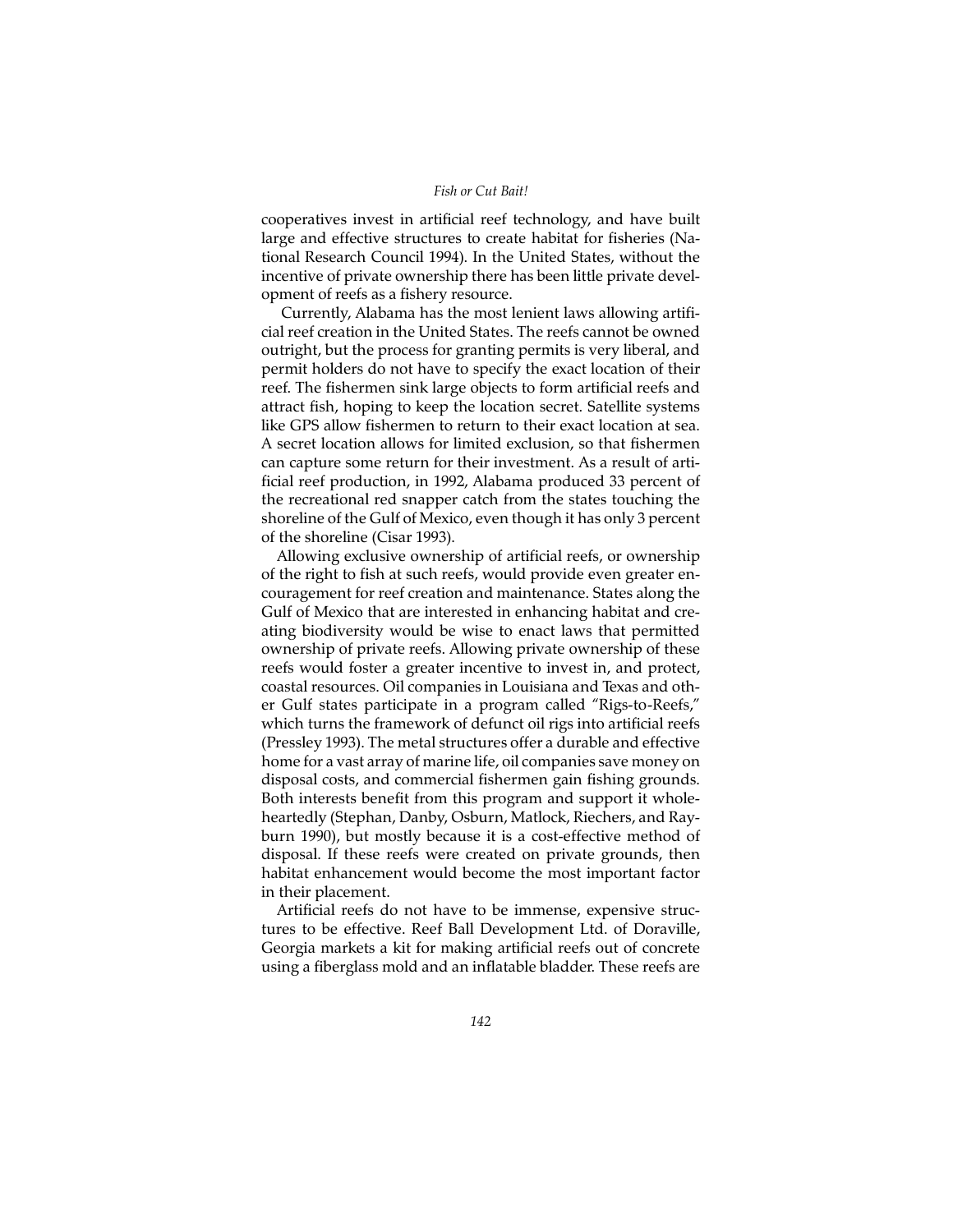#### *Sequestering and Monitoring Ocean Property*

durable, inexpensive, and easy to deploy, unlike the structures used in the American government's latest artificial reef program, in which old tanks worth thousands of dollars on the scrap market were dumped into the Gulf of Mexico and the ocean off New Jersey (Weitzman 1994). Allowing ownership of artificial reefs would not only encourage fishermen and divers to practise stewardship and protection, but it would also prompt them to turn to innovative companies like Reef Ball for reef structures less cumbersome and expensive than tanks.

#### *Farming the oceans*

Aquaculture permits the most well-defined private property rights to marine resources and, not surprisingly, it has experienced rapid growth and technological advancement. Aquaculture currently generates US\$28.4 billion in revenues worldwide and is one of the world's fastest growing industries (Herring 1994). In 1991, the world aquaculture production was approximately 13 million tons, double the amount produced seven years earlier (FAO 1992, 1993). Aquaculture has helped to keep the worldwide fish catch relatively constant at 100 million tons, even though wild stocks are declining.

Some of the more common species bred in captivity include catfish, tilapia, and salmon. A majority of the fish grown are finned fish (approximately 70 percent); mollusks such as oysters and clams (24 percent), and crustaceans, mostly shrimp (6 percent) make up the rest (FAO 1992, 1993). The success of aquaculture stems in part from the survival rate of juveniles: only 10 percent of salmon fry survive in the wild, but in captivity almost 90 percent survive (Munk 1995). Aquaculture may one day alleviate the pressure on wild stocks, but today, even though it is growing rapidly, aquaculture still accounts for less than one-fifth of the world's fish catch (DSC Data Services 1994).

One reason for the increase in aquaculture production is genetic research. The genetics of domesticated animals have been selected by thousands of years of breeding, while fish, in general, have only been hunted in the wild (Smith, Terry, Gilbride, Adamsak, and Davis 1985). Researchers are now manipulating the genetic traits of fish and shellfish, searching for hardier organisms that grow faster. Genetic research is especially promising for fish cultivation, because fish have short life spans and breed prolifically—a single fish normally produces thousands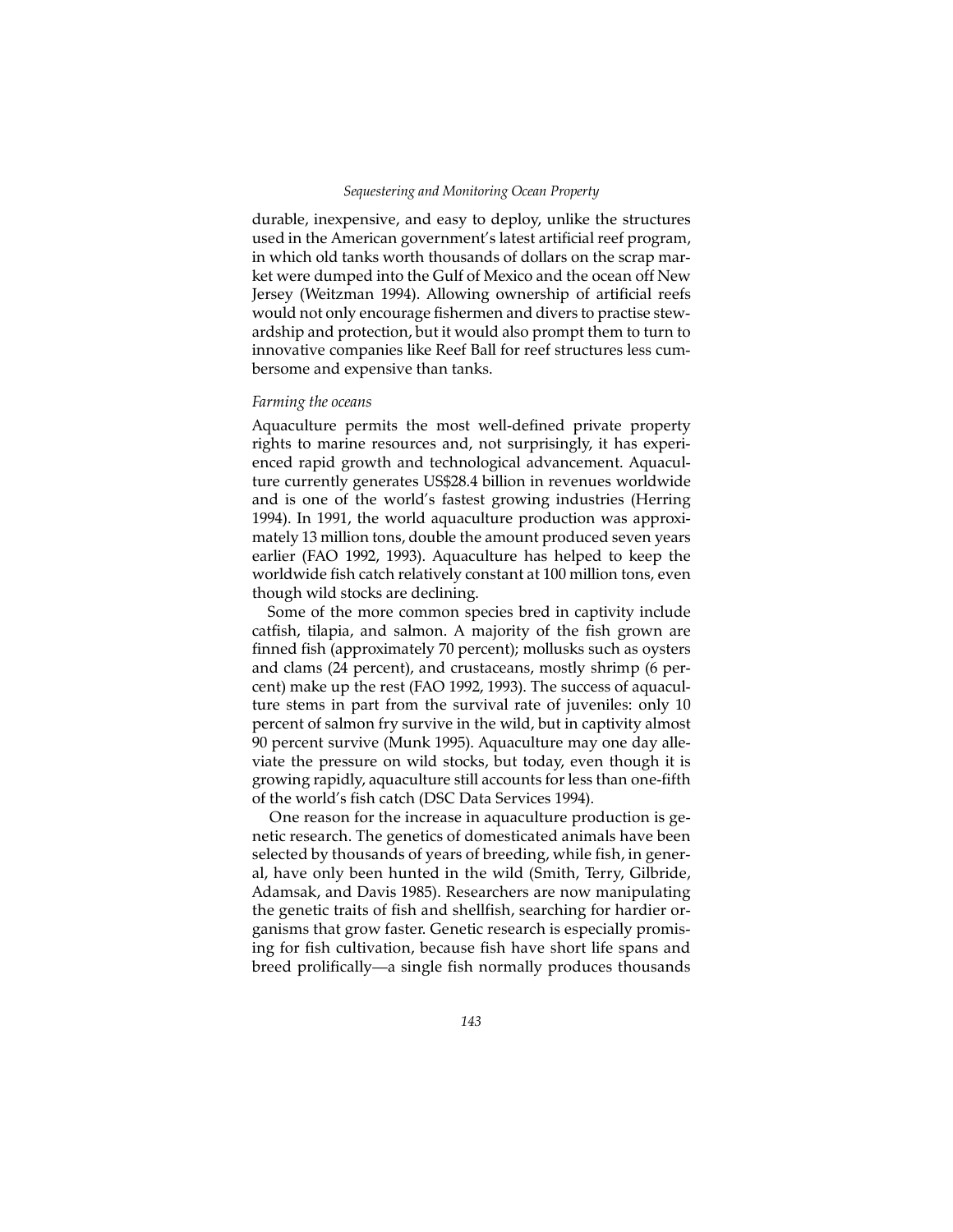of offspring. The absolute ownership of aquaculture farms ensures that this fecundity will be taken advantage of.

Most aquaculture (approximately two-thirds) occurs near the coast or in shallow estuaries. One of the most successful aquaculture ventures is salmon farming, particularly those in Norway and Chile. In 1980, the total worldwide catch of salmon (wild and farmed) was just over 10,000 metric tons (Meeks 1990). In 1990, farmed salmon from Norway, Chile, Scotland, Canada, and Iceland amounted to over 220,000 metric tons. As a result, in real terms, the retail price of salmon in 1990 was about one-half of the price in 1980 (Meeks 1990). This drop in price is even more dramatic when one considers the rapid depletion of some wild stocks. In the United States, the states of Oregon, Washington, Alaska, and Maine all have coastal fish farms where various species of salmon are reared.

Aquaculture is not, however, without its problems. Salmon farms close off sections of shallow bays, where fish wastes concentrate and the oxygen in the water is depleted by quick-growing algae. Further, because the density of fish is high, diseases can spread rapidly. Finally, land use on the shore and pollution from shore-based activities can also harm salmon farms. Many of these problems affecting inshore aquaculture can be solved by moving operations offshore where water circulation is better, or to more controlled environments where water is circulated artificially.

 Deep-sea aquaculture is a real possibility. Submersible cages made out of strong, lightweight materials in the shape of a geodesic dome provide plenty of circulation and are sturdy enough to withstand the violent hydrodynamic forces of the open sea (Champ and Willinsky 1994). Scientists at Trident Aquaculture Ltd. in Ontario, Canada and at the Environmental Systems Development Co. in Falls Church, Virginia are working on eggshaped cages with netting attached to an aluminum or composite framework. This design allows the cages to be both lightweight and extremely durable (Champ and Willinsky 1994). The mesh of the netting is very close, so that predators—both sea birds and other fish—cannot get into the structure. These cages offer protection and control over valuable, roaming resources, just as barbed-wire fences did in the frontier American West. The design of these cages also makes it easy to discard dead fish and to harvest live ones when they reach the appropriate size, and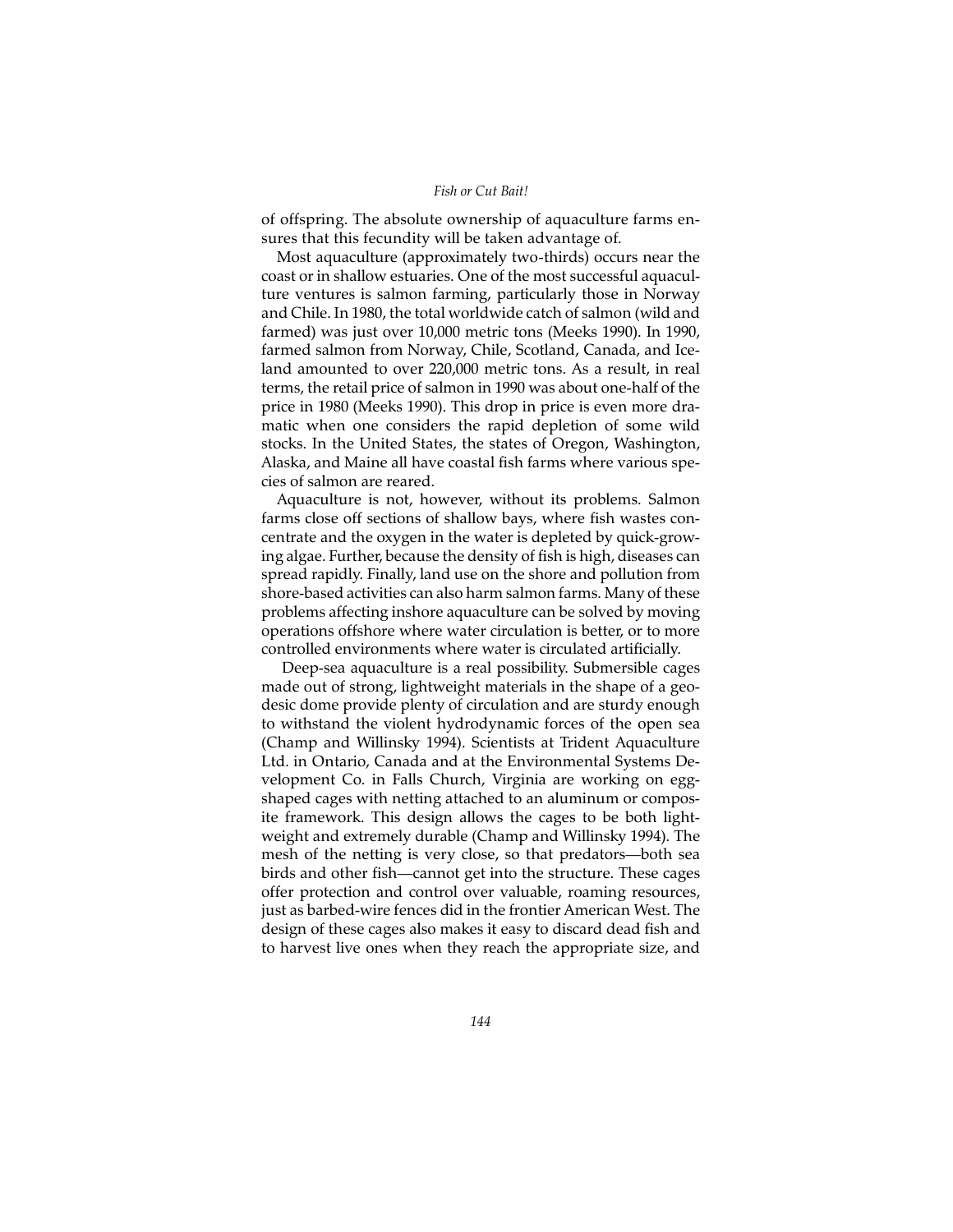have been most successful in producing Arctic charr, a member of the salmon family. Although the charr generally matures in six to eight years, when it is fed on a regular schedule and protected from predation it can grow to maturity in only 18 months (Champ and Willinsky 1994).

Moving aquaculture operations offshore resolves conflicts with other users of coastal areas, but it allows for only partial exclusion: outsiders cannot take fish from cages, but they cannot be kept out of the surrounding environment. Allowing ownership of undersea areas would greatly increase the incentive to invest in offshore aquaculture and the likelihood of its success.

Although they are more complicated and expensive, completely self-contained, indoor aquaculture facilities have the advantage of allowing complete control. A firm in Massachusetts, Aquafuture, has already had some success in raising striped bass in a closed tank system. The process uses very little water, the wastes produced are easily converted to fertilizer, and is reported to yield tastier fish than conventional fish farms (Herring 1994). Regulating the temperature of the water affects the growth cycle of the fish, which can be grown to market size in one-half the time it takes in the wild or in twice the time, depending on the current demands of the market.

An enclosed environment is more sanitary, and the mortality rate at Aquafuture is half the industry average. Traditional fish farms use about 1,000 gallons of water per pound of fish produced while Aquafuture uses only about 150 gallons (Herring 1994). Filtering out fish wastes and excess feed is a relatively simple task, and most of the waste is used by local farmers as fertilizer. Fish ponds use about 2.5 pounds of feed per pound of fish, whereas the indoor system uses 1.4 pounds because there is always an accurate count of the number of fish (Herring 1994). Aquafuture already produces close to one million pounds of fish annually, and the owners have plans to build plants ten times the size of the present operation. Indoor and offshore aquaculture demonstrate that when marine resources are owned and fenced, stewardship and technological advances rapidly follow.

The success of aquaculture operations has led one reporter to conclude that "a decade ago, a fish Malthusian might have predicted the end of salmon as a food. Human ingenuity seems to have beaten nature once again" (Meeks 1990).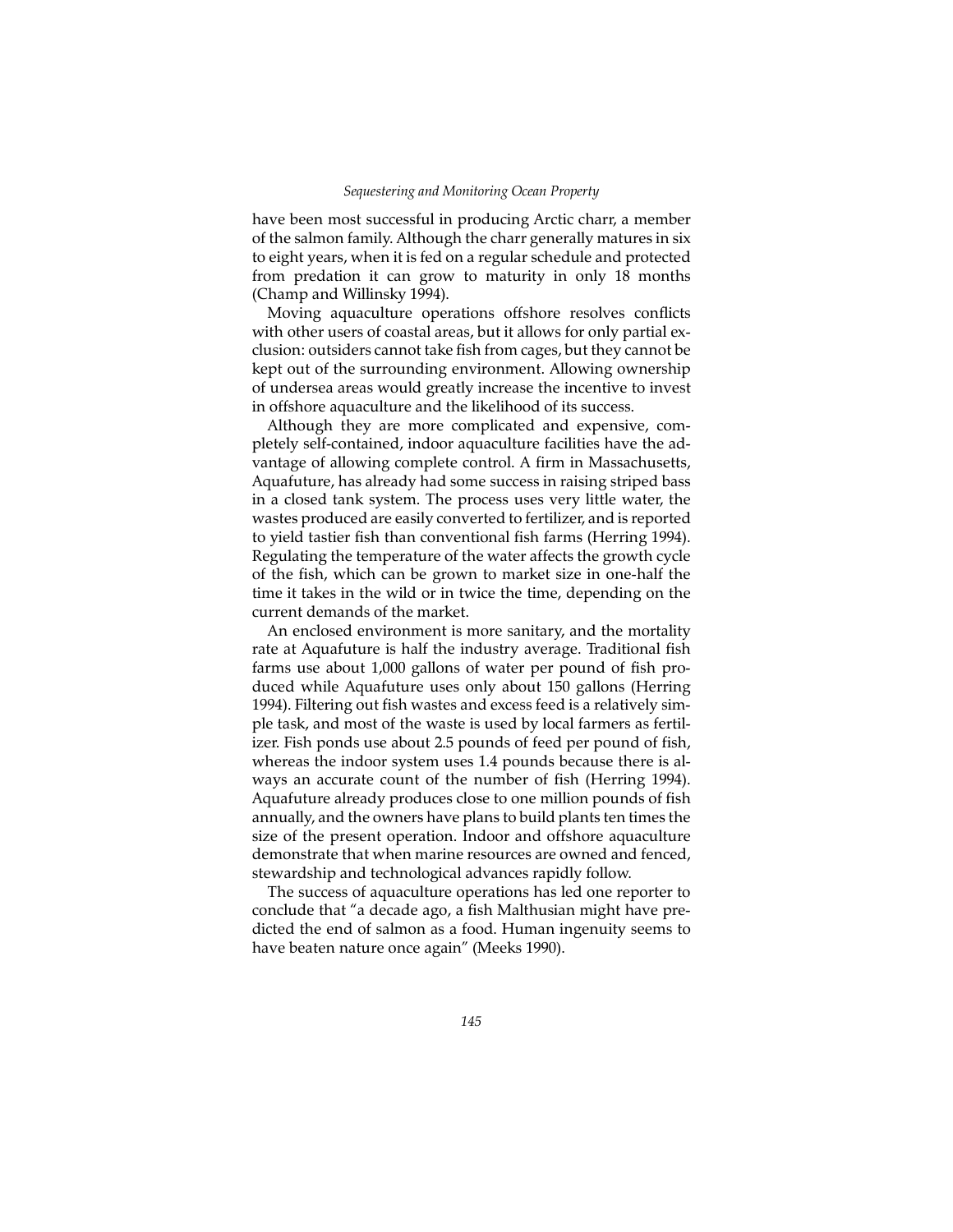# **Conclusions**

Open access to valuable resources commonly results in disaster, both for the resources and for those using them. The only solution is for private parties or governments to limit access to, and enclose, ocean resources. Government intervention has been allowed to limit the evolution of private property rights to marine resources because both technological limitations and a belief in government interference have hindered private efforts to limit access and control resources. Today, government regulation has proved to be a failure while the technological limitations are fast disappearing.

Adapting government institutions so that they mimic private solutions is a step in the right direction, but fails to eliminate the other shortcomings of regulatory programs. Instituting individual transferable quotas (ITQs) for salmon is a good idea, but a purely private approach is far superior.

Private conservation is becoming more and more practicable as emerging technologies increase the ability of owners to control marine resources. If private property rights are allowed in the oceans, stewardship and technological innovation will boom. Just as settlers in the frontier American West developed branding and fencing technologies to define and protect their property, sonar, satellites, tagging technologies, unmanned submersibles, artificial reefs, and aquaculture will allow owners of marine resources to do the same today. The challenge that lies ahead is to re-allocate control of the marine environment, creating private owners who will be encouraged to conserve resources and to harness and develop the full potential of advances in technology.

## **References**

- Acheson, James M. (1987). The Lobster Fiefs Revisited. In Bonnie McCay and James Acheson (eds.), *The Question of the Commons* (Tuscon, AZ: University of Arizona Press): 37–65.
- Anderson, Terry L., and P.J. Hill (1975). The Evolution of Property Rights: A Study of the American West. *Journal of Law and Economics* 12: 163–79.
- Anderson, Terry L., and Donald R. Leal (1991). *Free Market Environmentalism*. San Francisco, CA: Pacific Research Institute for Public Policy.
- Angier, Natalie (1994). DNA Tests Find Meat of Endangered Whales for Sale in Japan. *New York Times* (September 13): C4.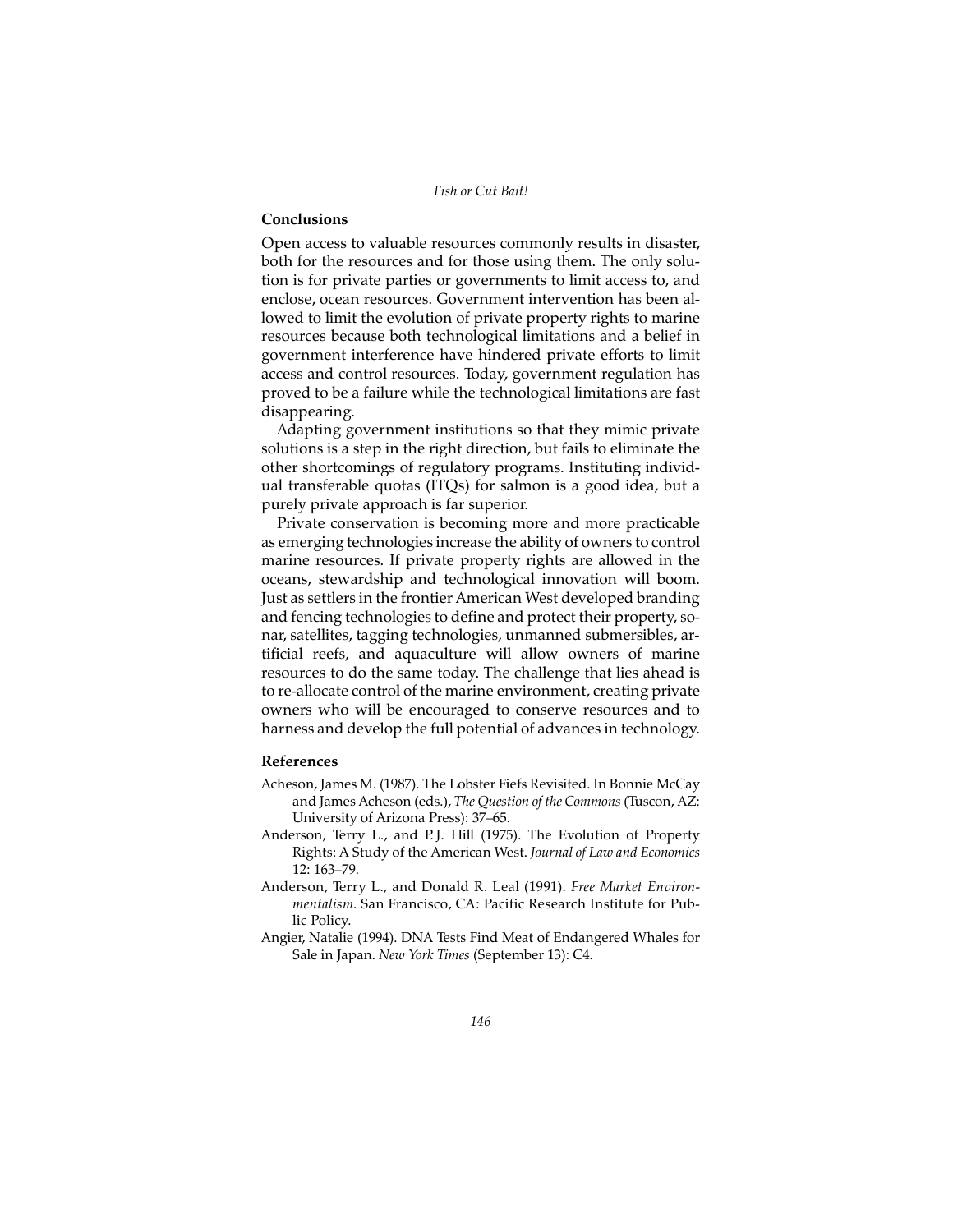Agnello, Richard R., and Lawrence P. Donnelley (1975). Property Rights and Efficiency in the Oyster Industry. *Journal of Law and Economics* 18: 521–33.

Bass Poachers Hooked by Bug (1994). *Science* 267: 1765.

- Bate, Roger (1994). Water Pollution Prevention: A Nuisance Approach. *Economic Affairs* 14 (April): 13–14.
- Bell, Frederick W. (1972). Technological Externalities and Common-Property Resources: An Empirical Study of the U.S. Northern Lobster Fishery. *Journal of Political Economy* 80: 148–58.
- Broad, William J. (1993). Navy Listening System Opening World of Whales. *New York Times* (August 23): A12.
- Champ, Michael A., and Michael D. Willinsky (1994). Farming the Oceans. *The World and I* (April): 200–207.
- Cisar, Eric (1993). Artificial Reefs: Making Something from Nothing. *Tide* (November/December): 41–44. (*Tide* is a magazine of the Coastal Conservation Association.)
- Cone, Joseph (1989). Genetic Fingerprints. *Pacific Fishing* (November): 156–9.
- Cordell, John (1989). *A Sea of Small Boats*. Cambridge, MA: Cultural Survival.
- Crittenden, Jules (1994). News. *The Boston Herald* (October 30): 16.
- De Alessi, Louis (1980). The Economics of Property Rights: A Review of the Evidence. *Journal of Law and Economics* 2: 1–47.
- Deans, John (1995). Tightening the Net: Spy-on-the-Bridge Could Curb Rogue EU Trawler Skippers. *Daily Mail* (March 20): 14.
- Demsetz, Harold (1967). Toward a Theory of Property Rights. *American Economic Review* 57: 347–59.
- DSC Data Services (1994). *World Resources Database*. Washington, DC: World Resources Institute.
- Edwards, Steven F., Allen J. Bejda, and R. Anne Richards (1993). *Sole Ownership of Living Marine Resources*. National Oceanic and Atmospheric Administration (NOAA) technical memorandum, NMFS-F/NEC-99.
- Food and Agriculture Organization of the United Nations (1992). *Aquaculture Production 1984–1990*. Rome: FAO.

——— (1993). *Aquaculture Production 1985–1991*. Rome: FAO.

- Fosdick, Sam, and Peggy Fosdick (1994). *Last Chance Lost?* York, PA: Irvin S. Nayor.
- Freeberg, Mark H., E.A. Brown, and Robert Wrigley (1992). Vessel Localization using AVHRR and SAR Technology. Presented at the Marine Technology Society Annual Meeting, Washington, DC, October 19.
- Gordon, H. Scott (1954). The Economic Theory of a Common-Property Resource: The Fishery. *Journal of Political Economy* 62: 124–42.
- Grier, Peter (1994). The Greening of Military Secrets. *Christian Science Monitor* (March 21): 11–13.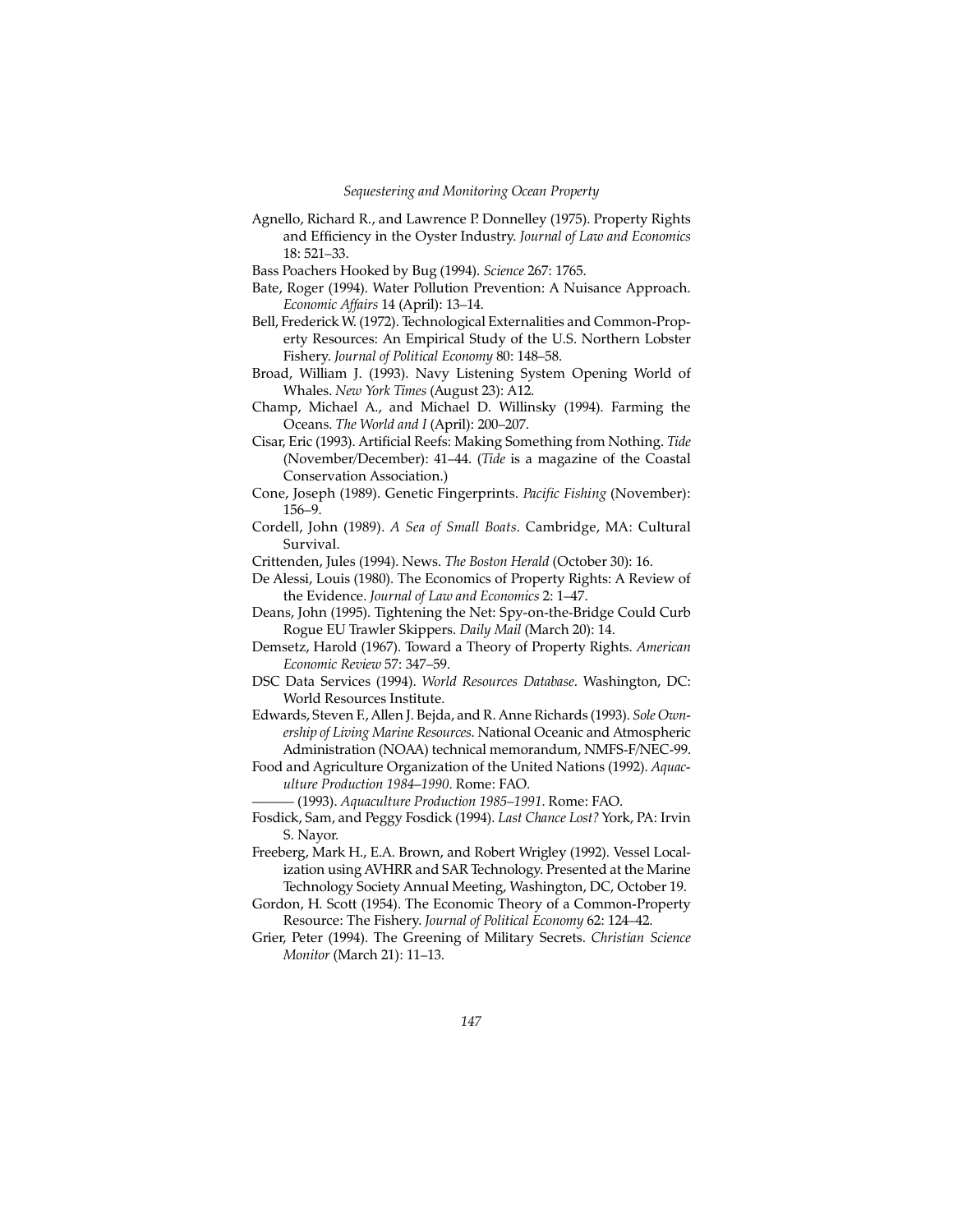- Grotius, Hugo (1633/1916). *Mare Librum*. Translated by Ralph van Demon Magoffin and published as *The Freedom of the Seas* (New York: Oxford University Press, 1916).
- Hardin, Garrett (1968). The Tragedy of the Commons. *Science* 162: 1243–48.
- Herring, Hubert B. (1994). 900,000 Striped Bass, and Not a Fishing Pole in Sight. *New York Times* (November 6): C10.
- Hide, Rodney P., and Peter Ackroyd (1990). Depoliticising Fisheries Management: Chatham Islands' Paua (Abalone) as a Case Study. Unpublished report. Centre for Resource Management, Lincoln University, New Zealand.
- Higgs, Robert (1982). Legally Induced Technical Regress in the Washington Salmon Fishery. *Research in Economic History* 7: 55–86.
- Jeffreys, Kent (1991). *Who Should Own the Ocean?* Washington, DC: Competitive Enterprise Institute.
- Johnson, Ronald A., and Gary Libecap (1982). Contracting Problems and Regulation: The Case of the Fishery. *American Economic Review* 72 (5): 1005–22.
- Keen, Elmer A. (1982). Common Property in Fisheries: Is Sole Ownership an Option? *Marine Policy* 7: 197–211.
- Kingsmill, Suzanne (1993). Ear Stones Speak Volumes to Fish Researchers. *Science* 260: 1233–34.
- Lamb, Jamie (1995). Success of Private Enterprise is Giving Our MLAs that Old Sinking Feeling. *Vancouver Sun* (January 30): A3.
- Macnow, Alan (1994). A Blatant Misuse of Science. *Wall Street Journal* (October 5), Letters to the Editor: A17.
- Meeks, Fleming (1990). Would You Like Some Salmon with Your Big Mac? *Forbes* (December 24): 132–33.
- Meiners, Roger E., and Bruce Yandle (1993). Clean Water Legislation: Reauthorize or Repeal? In Roger Meiners and Bruce Yandle (eds.), *Taking the Environment Seriously* (Lanham, MD: Rowman and Littlefield): 73–102.
- Mueller, Gene (1995). High-tech Sleuthing Pays Off for Md. DNR [Maryland Department of Natural Resources] in Investigation. *Washington Times* (March 1): B5.
- Munk, Nina (1995). Real Fish Don't Eat Pellets. *Forbes* (January 30): 70–71.
- National Research Council (1994). *Restoring and Protecting Marine Habitat: The Role of Engineering and Technology*. Washington, DC: National Academy Press.
- Nishimura, Clyde E. (1994). Monitoring Whales and Earthquakes by Using SOSUS. *1994 NRL Review* (Washington, DC: Naval Research Laboratory): 91–101.
- O'Shea, Thomas J. (1994). Manatees. *Scientific American* (July): 66–72.
- Ostrom, Elinor (1990). *Governing the Commons: The Evolution of Institutions for Collective Action*. New York: Cambridge University Press.
- Pressley, Sue Anne (1993). Oil Rigs Convert to Fish Condominiums. *The Washington Post* (September 4): A1, A11.